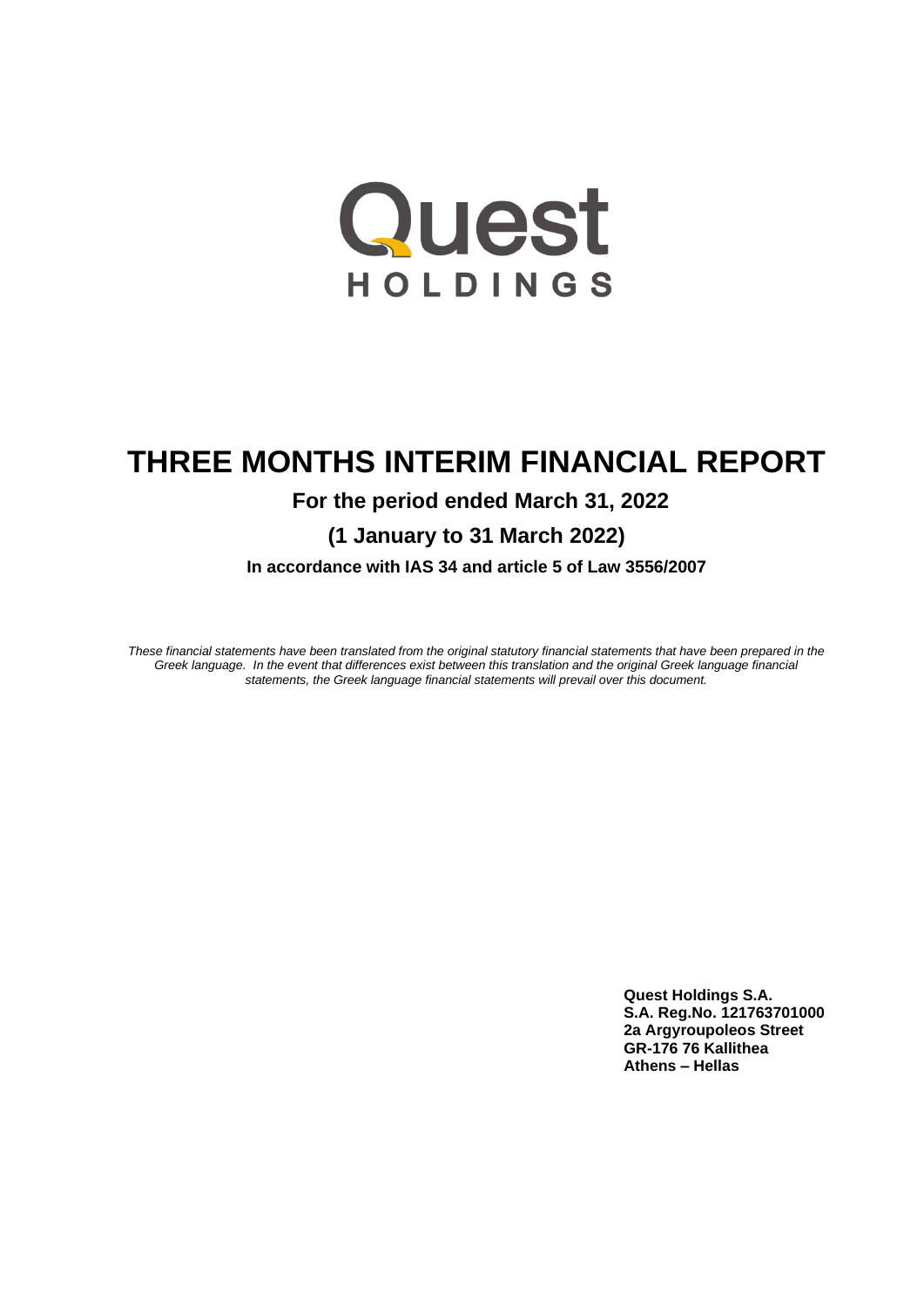

## **Contents Page 2018**

| <b>Interim Standalone and Consolidated Statement of Financial Position</b> | 3  |
|----------------------------------------------------------------------------|----|
| <b>Interim Consolidated Statement of Comprehensive income</b>              | 4  |
| <b>Interim Standalone Statement of Comprehensive Income</b>                | 5  |
| <b>Interim Standalone and Consolidated Statement of Changes in Equity</b>  | 6  |
| <b>Interim Standalone and Consolidated Statement of Cash Flows</b>         | 7  |
| Notes upon financial information                                           | 7  |
| <b>General information</b><br>1.                                           | 8  |
| <b>Structure of the Group</b><br>2.                                        | 9  |
| <b>Summary of significant accounting policies</b><br>3.                    | 9  |
| <b>Critical accounting estimates and judgments</b><br>4.                   | 11 |
| <b>Critical accounting estimates and assumptions</b><br>5.                 | 11 |
| <b>Segment information</b><br>6.                                           | 12 |
| Property, plant and equipment<br>7.                                        | 14 |
| Goodwill<br>8.                                                             | 15 |
| <b>Intangible assets</b><br>9.                                             | 16 |
| 10. Investment property                                                    | 17 |
| 11. Investments in subsidiaries                                            | 18 |
| 12. Investments in associates                                              | 19 |
| 13. Financial assets at fair value through profit and loss                 | 19 |
| 14. Share capital                                                          | 20 |
| 15. Borrowings                                                             | 20 |
| 16. Contingent assets and liabilities                                      | 23 |
| 17. Collaterals                                                            | 23 |
| 18. Commitments                                                            | 24 |
| 19. Income tax                                                             | 25 |
| 20. Dividends                                                              | 25 |
| 21. Related party transactions                                             | 26 |
| 22. Earnings per share                                                     | 27 |
| 23. Periods unaudited by the tax authorities                               | 28 |
| 24. Number of employees                                                    | 28 |
| 25. Seasonality                                                            | 28 |
| 26. Right-of-use assets                                                    | 29 |
| 27. Lease liabilities                                                      | 30 |
| <b>28. Business Combinations</b>                                           | 30 |
| 29. Other gains / (losses)                                                 | 30 |
| 30. Subsequent events                                                      | 30 |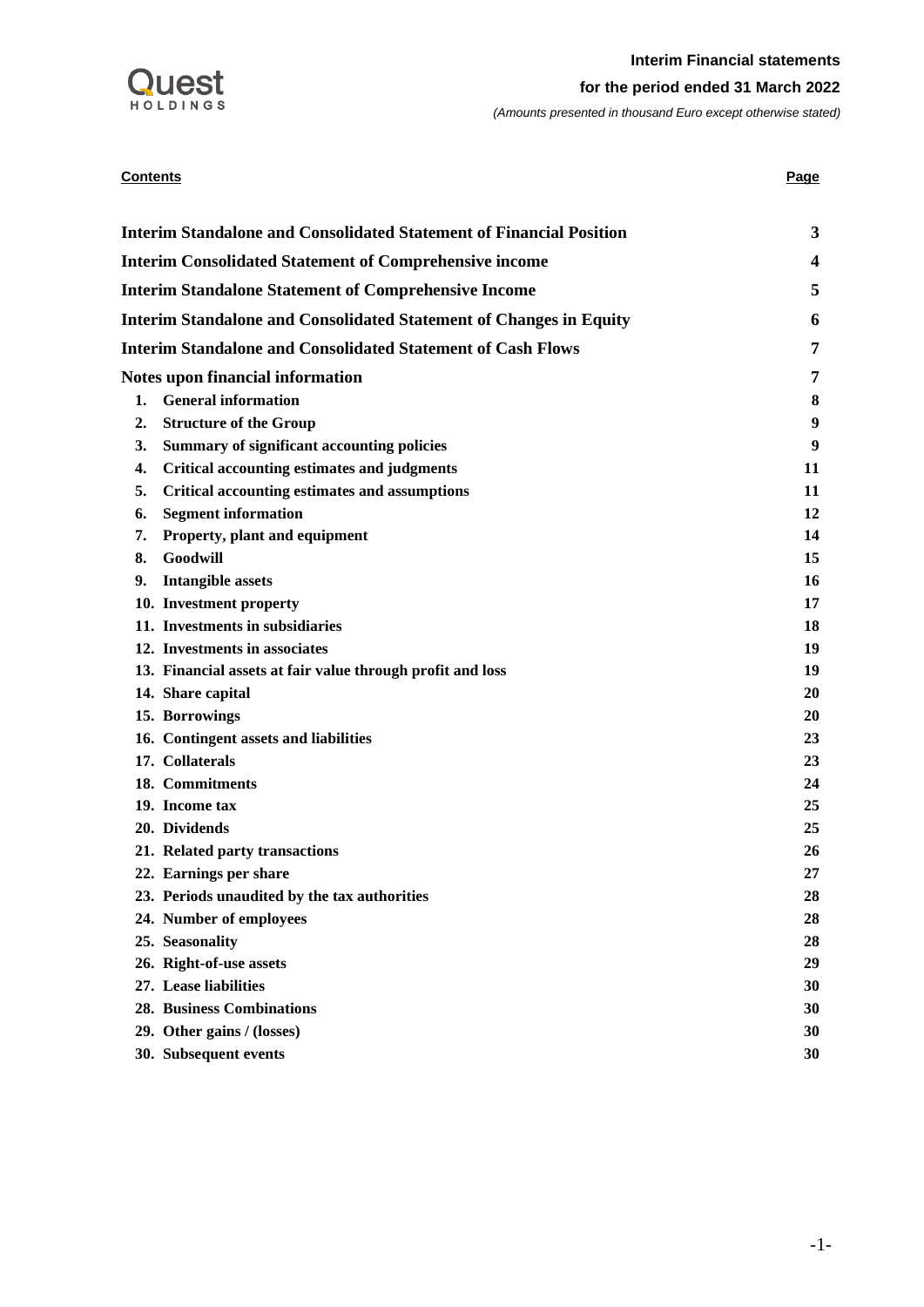

The attached condensed interim financial statements have been approved by the Board of Directors of Quest Holdings S.A. on May 25<sup>th</sup>, 2022 and have been set up on the website address **[www.quest.gr](http://www.quest.gr/)**, where they will remain at the disposal of the investing public for at least 10 years from the date of its publication. On the same website address the annual financial statements of the subsidiaries, that are being consolidated and are not publicly traded, can also be found.

**The Chairman The C.E.O. The Deputy C.E.O.**

Theodore Fessas Apostolos Georgantzis Markos Bitsakos

**The Group Financial Controller The Chief Accountant**

Dimitris Papadiamantopoulos **Konstantinia Anagnostopoulou**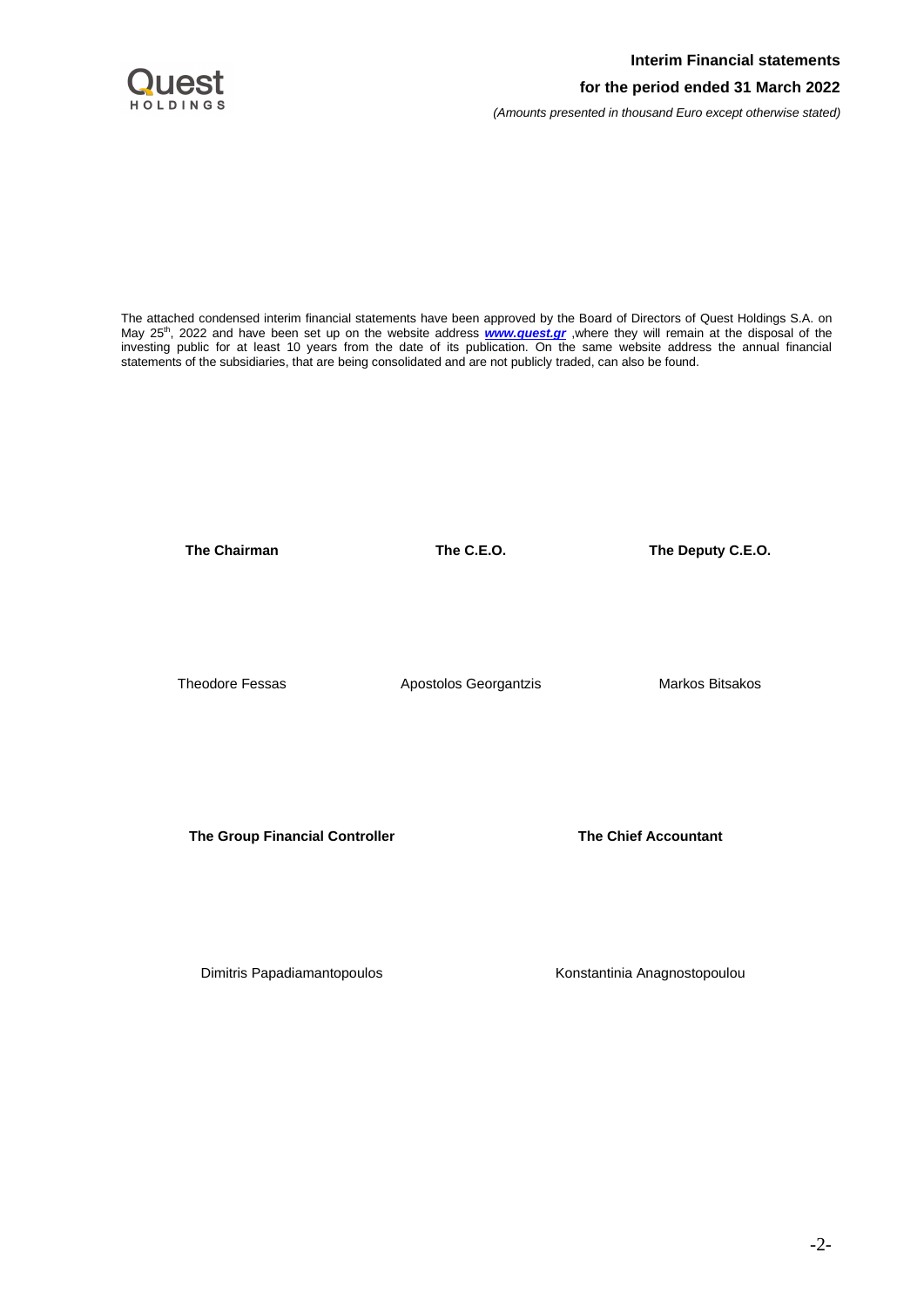

*(Amounts presented in thousand Euro except otherwise stated)*

# <span id="page-3-0"></span>**Interim Standalone and Consolidated Statement of Financial Position**

|                                                                       |      | <b>GROUP</b>   |                | <b>COMPANY</b> |            |  |
|-----------------------------------------------------------------------|------|----------------|----------------|----------------|------------|--|
|                                                                       | Note | 31/3/2022      | 31/12/2021     | 31/3/2022      | 31/12/2021 |  |
| <b>ASSETS</b>                                                         |      |                |                |                |            |  |
| <b>Non-current assets</b>                                             |      |                |                |                |            |  |
| Property, plant and equipment                                         | 7    | 94.896         | 90.776         | 7.494          | 7.502      |  |
| Right-of-use assets                                                   | 26   | 27.647         | 18.669         | 388            | 392        |  |
| Goodwill                                                              | 8    | 20.152         | 19.350         |                |            |  |
| Other intangible assets                                               | 9    | 19.185         | 19.578         | 1              | 1          |  |
| Investment property                                                   | 10   | 2.735          | 2.735          |                |            |  |
| Investments in subsidiaries                                           | 11   |                |                | 108.908        | 108.908    |  |
| Investments in associates                                             | 12   | 483            | 386            |                |            |  |
| Financial assets at fair value through P&L                            | 13   | 315            | 700            | 100            | 100        |  |
| Contract assets<br>Receivables from financial leases                  |      | 1.871<br>2.397 | 1.846<br>2.521 | ÷,             |            |  |
| Deferred tax assets                                                   |      | 4.225          | 3.677          |                |            |  |
| Trade and other receivables                                           |      | 25.763         | 25.679         | 28             | 28         |  |
|                                                                       |      | 199.670        | 185.917        | 116.919        | 116.931    |  |
| <b>Current assets</b>                                                 |      |                |                |                |            |  |
| Inventories                                                           |      | 82.207         | 56.618         |                |            |  |
| Trade and other receivables                                           |      | 155.702        | 154.909        | 49.168         | 4.619      |  |
| Contract assets                                                       |      | 30.561         | 22.650         |                |            |  |
| Receivables from financial leases                                     |      | 654            | 699            |                |            |  |
| Derivatives                                                           |      | 108            |                | $\overline{a}$ |            |  |
| Financial assets at fair value through P&L                            | 13   | 36             | 36             | 17             | 17         |  |
| Current tax asset                                                     |      | 1.522          | 3.259          | ä,             |            |  |
| Cash, cash equivalents and restricted cash                            |      | 119.721        | 163.036        | 39.991         | 96.905     |  |
| Assets held for sale                                                  |      | 283            | 171            | 281            | 280        |  |
|                                                                       |      | 390.795        | 401.378        | 89.457         | 101.821    |  |
| <b>Total assets</b>                                                   |      | 590.465        | 587.295        | 206.376        | 218.752    |  |
| <b>EQUITY</b>                                                         |      |                |                |                |            |  |
| Capital and reserves attributable to the Company's shareholders       |      |                |                |                |            |  |
| Share capital                                                         | 14   | 47.178         | 47.535         | 47.178         | 47.535     |  |
| Other reserves                                                        |      | 16.696         | 16.339         | 10.571         | 10.214     |  |
| Retained earnings                                                     |      | 205.533        | 195.574        | 147.393        | 147.646    |  |
| Own shares                                                            |      | (971)          | (953)          | (971)          | (953)      |  |
| Equity attributable to owners of the Company                          |      | 268.434        | 258.495        | 204.172        | 204.442    |  |
| Non-controlling interests                                             |      | 712            | 403            |                |            |  |
| <b>Total equity</b>                                                   |      | 269.146        | 258.898        | 204.172        | 204.442    |  |
| <b>LIABILITIES</b>                                                    |      |                |                |                |            |  |
| <b>Non-current liabilities</b>                                        |      |                |                |                |            |  |
| <b>Borrowings</b>                                                     | 15   | 42.085         | 44.305         |                |            |  |
| Deferred tax liabilities                                              |      | 8.057          | 7.947          | 799            | 790        |  |
| Employee benefits                                                     |      | 4.633          | 4.452          | 6              | 6          |  |
| <b>Government Grants</b>                                              |      | 303            | 533            |                |            |  |
| <b>Contract liabilities</b>                                           |      | 20.060         | 19.926         |                |            |  |
| Provisions for other non-current payables                             |      | 42             | 42             |                |            |  |
| Lease liabilities                                                     | 27   | 25.913         | 18.229         | 319            | 342        |  |
| Trade and other payables                                              |      | 1.115          | 1.647          | 59             | 59         |  |
|                                                                       |      | 102.208        | 97.081         | 1.183          | 1.197      |  |
| <b>Current liabilities</b>                                            |      |                |                |                |            |  |
| Trade and other payables                                              |      | 154.513        | 167.880        | 930            | 1.052      |  |
| <b>Contract liabilities</b>                                           |      | 18.420         | 17.565         | ä,             |            |  |
| Current tax liability                                                 |      | 8.337          | 6.235          |                |            |  |
| Borrowings                                                            | 15   | 31.236         | 34.165         |                | 11.990     |  |
| <b>Government Grants</b>                                              |      | 852            | 984            | ÷,<br>÷,       |            |  |
| Derivative Financial Instruments<br>Lease liabilities                 | 27   | (24)<br>5.599  | 6<br>4.444     | 91             | 71         |  |
| Liabilties directly associated with the assets classified as held for |      |                |                |                |            |  |
| sale                                                                  |      | 179            | 37             |                |            |  |
|                                                                       |      | 219.112        | 231.316        | 1.021          | 13.113     |  |
| <b>Total liabilities</b>                                              |      | 321.320        | 328.397        | 2.204          | 14.310     |  |
| <b>Total equity and liabilities</b>                                   |      | 590.465        | 587.295        | 206.376        | 218.752    |  |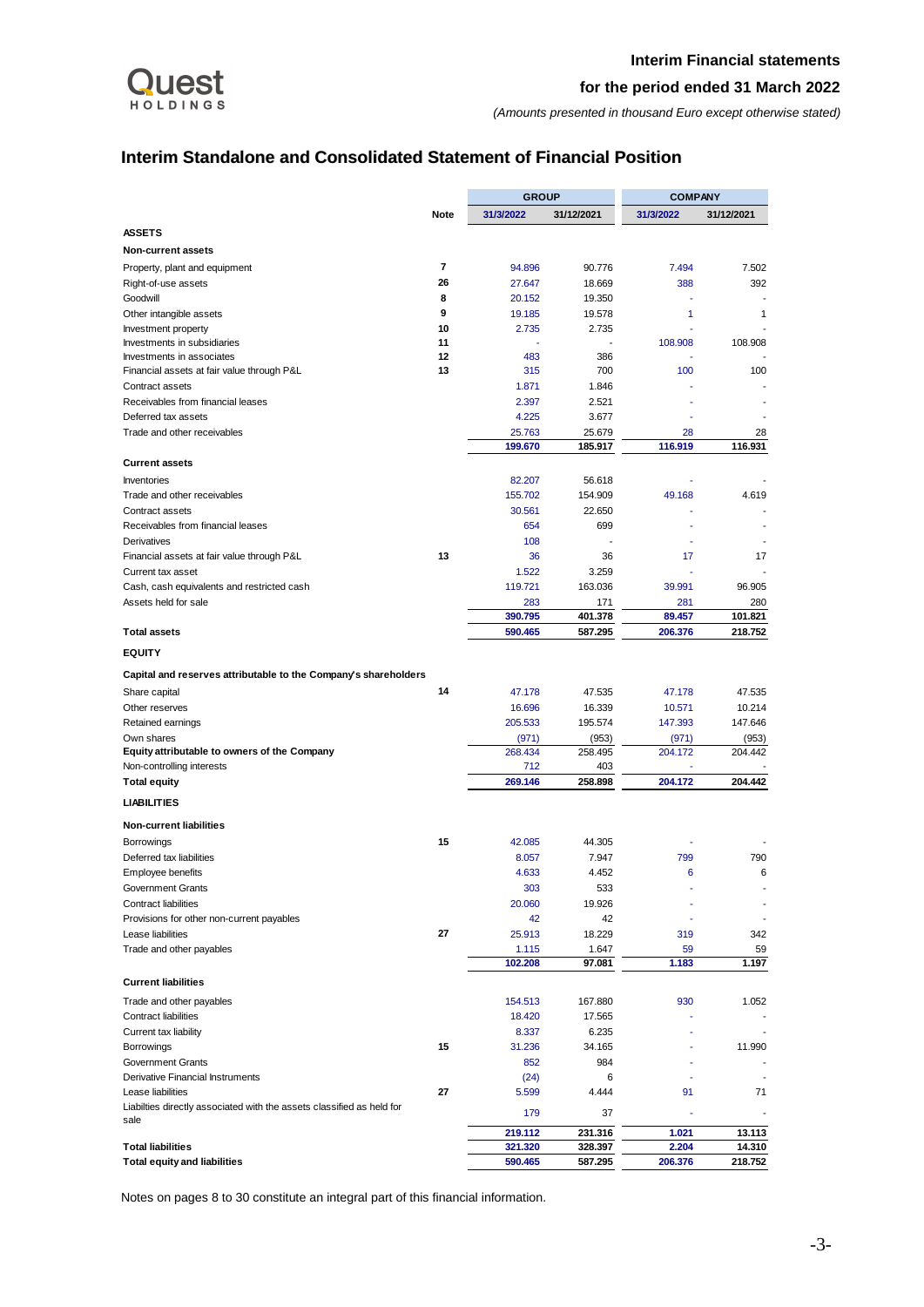

# <span id="page-4-0"></span>**Interim Consolidated Statement of Comprehensive income**

|                                                                                               |             | <b>GROUP</b>                   |                                   |              |                         |                                   |              |  |  |  |
|-----------------------------------------------------------------------------------------------|-------------|--------------------------------|-----------------------------------|--------------|-------------------------|-----------------------------------|--------------|--|--|--|
|                                                                                               |             |                                | 01/01/2022-31/3/2022              |              |                         | 01/01/2021-31/3/2021              |              |  |  |  |
|                                                                                               | <b>Note</b> | <b>Continued</b><br>operations | <b>Discontinued</b><br>operations | <b>Total</b> | Continued<br>operations | <b>Discontinued</b><br>operations | <b>Total</b> |  |  |  |
| <b>Sales</b>                                                                                  | 6           | 238.057                        | 27                                | 238.084      | 205.028                 | 10.990                            | 216.018      |  |  |  |
| Cost of sales                                                                                 |             | (202.332)                      | (21)                              | (202.354)    | (165.293)               | (6.813)                           | (172.106)    |  |  |  |
| Gross profit                                                                                  |             | 35.724                         | 6                                 | 35.730       | 39.735                  | 4.177                             | 43.912       |  |  |  |
| Selling and distribution expenses                                                             |             | (14.686)                       | ÷                                 | (14.686)     | (14.573)                | (610)                             | (15.183)     |  |  |  |
| Administrative expenses                                                                       |             | (8.152)                        | (38)                              | (8.190)      | (13.757)                | (1.138)                           | (14.895)     |  |  |  |
| Other operating income / (expenses) net                                                       |             | 1.396                          |                                   | 1.396        | 521                     | 91                                | 612          |  |  |  |
| Other gains / (losses) net                                                                    | 29          | 1.352                          |                                   | 1.352        | 1.184                   | (14)                              | 1.170        |  |  |  |
| <b>Operating profit</b>                                                                       |             | 15.634                         | (32)                              | 15.602       | 13.111                  | 2.505                             | 15.617       |  |  |  |
| Finance income                                                                                |             | 86                             | $\overline{a}$                    | 86           | 61                      | 0                                 | 61           |  |  |  |
| Finance costs                                                                                 |             | (1.733)                        | (1)                               | (1.733)      | (1.639)                 | (110)                             | (1.749)      |  |  |  |
| <b>Finance costs - net</b>                                                                    |             | (1.647)                        | (1)                               | (1.647)      | (1.578)                 | (110)                             | (1.689)      |  |  |  |
| Share of profit/ (loss) of associates                                                         |             |                                |                                   |              |                         |                                   |              |  |  |  |
| Profit/ (Loss) before tax                                                                     |             | 13.988                         | (33)                              | 13.955       | 11.533                  | 2.395                             | 13.928       |  |  |  |
| Income tax expense                                                                            | 19          | (3.689)                        | 1                                 | (3.688)      | (2.765)                 | 55                                | (2.710)      |  |  |  |
| Profit/ (Loss) after tax for the period                                                       |             | 10.298                         | (32)                              | 10.266       | 8.768                   | 2.450                             | 11.217       |  |  |  |
| Attributable to:                                                                              |             |                                |                                   |              |                         |                                   |              |  |  |  |
| Owners of the Company                                                                         |             | 9.990                          | (32)                              | 9.958        | 8.781                   | 2.067                             | 10.848       |  |  |  |
| Non-controlling interests                                                                     |             | 308                            |                                   | 308          | (15)                    | 383                               | 368          |  |  |  |
|                                                                                               |             | 10.298                         | (32)                              | 10.266       | 8.766                   | 2.450                             | 11.217       |  |  |  |
| Earnings/(Losses) per share attributable to<br>equity holders of the Company (in € per share) |             |                                |                                   |              |                         |                                   |              |  |  |  |
| Basic and diluted                                                                             | 22          | 0,0934                         | (0,0003)                          | 0,0931       | 0,0820                  | 0,0193                            | 0,1013       |  |  |  |
| Other comprehensive income / (loss)                                                           |             |                                |                                   |              |                         |                                   |              |  |  |  |
| Actuarial gains/(losses) on defined benefit<br>pension plans                                  |             |                                |                                   |              |                         |                                   |              |  |  |  |
| Total comprehensive income / (loss) for the<br>period                                         |             | 10.298                         | (32)                              | 10.266       | 8.768                   | 2.450                             | 11.216       |  |  |  |
| Attributable to:                                                                              |             |                                |                                   |              |                         |                                   |              |  |  |  |
| Owners of the Company                                                                         |             | 9.990                          | (32)                              | 9.958        | 8.781                   | 2.067                             | 10.848       |  |  |  |
| Non-controlling interests                                                                     |             | 308                            |                                   | 308          | (15)                    | 383                               | 368          |  |  |  |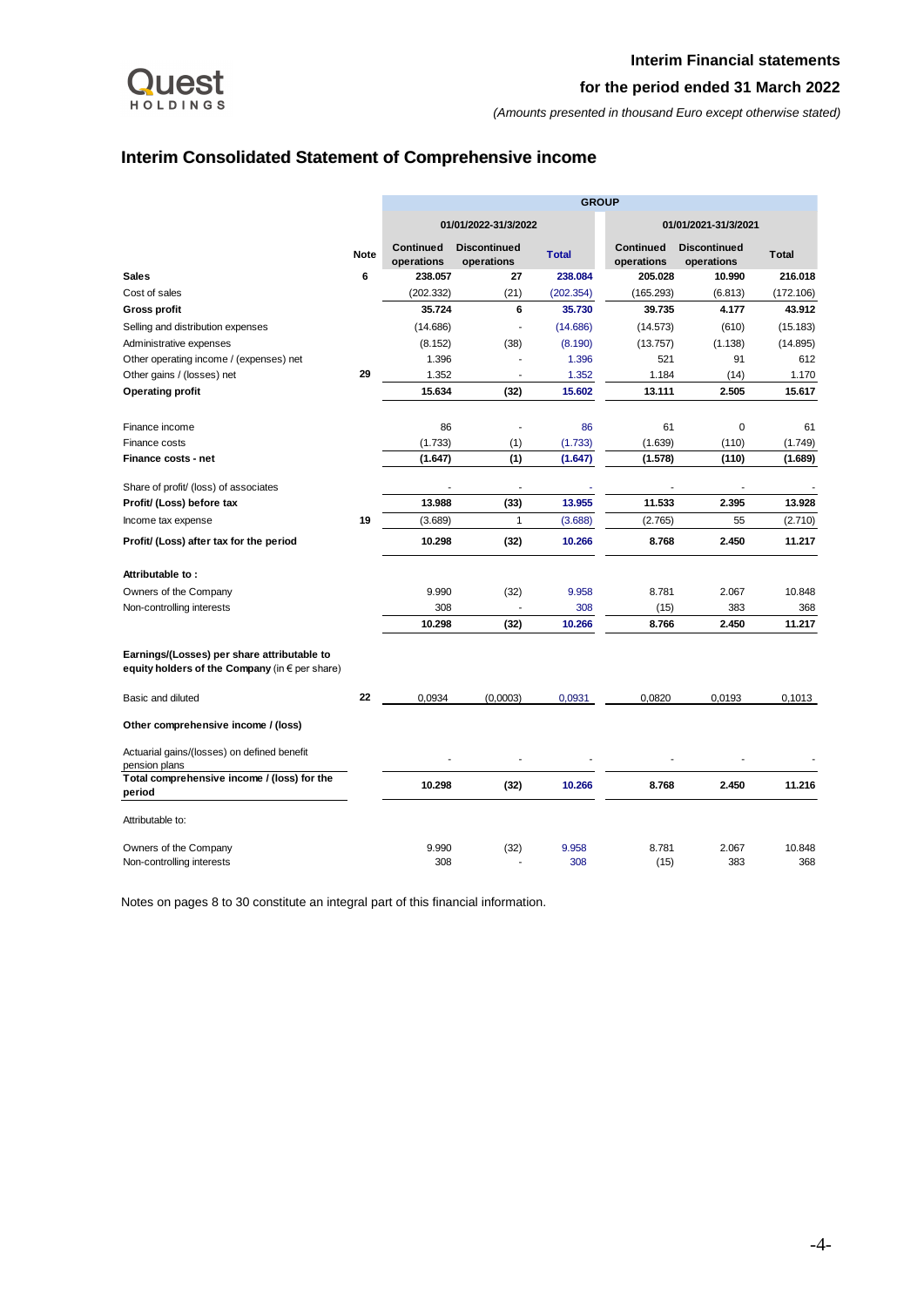

# <span id="page-5-0"></span>**Interim Standalone Statement of Comprehensive Income**

|                                                              |             | <b>COMPANY</b>       |                      |
|--------------------------------------------------------------|-------------|----------------------|----------------------|
|                                                              | <b>Note</b> | 01/01/2022-31/3/2022 | 01/01/2021-31/3/2021 |
| <b>Sales</b>                                                 | 6           |                      |                      |
| Cost of sales                                                |             |                      |                      |
| <b>Gross profit</b>                                          |             |                      |                      |
| Selling and distribution expenses                            |             |                      |                      |
| Administrative expenses                                      |             | (609)                | (426)                |
| Other operating income / (expenses) net                      |             | 419                  | 397                  |
| Other gains / (losses) net                                   | 29          |                      | 958                  |
| <b>Operating profit</b>                                      |             | (190)                | 929                  |
| Finance income                                               |             |                      |                      |
| Finance costs                                                |             | (55)                 | (78)                 |
| <b>Finance costs - net</b>                                   |             | (55)                 | (78)                 |
| Profit/ (Loss) before tax                                    |             | (245)                | 851                  |
| Income tax expense                                           | 19          | (9)                  | (11)                 |
| Profit/ (Loss) after tax for the period                      |             | (253)                | 840                  |
| Other comprehensive income / (loss)                          |             |                      |                      |
| Actuarial gains/(losses) on defined benefit<br>pension plans |             |                      |                      |
| Total comprehensive income / (loss)                          |             |                      |                      |
| for the period                                               |             | (253)                | 840                  |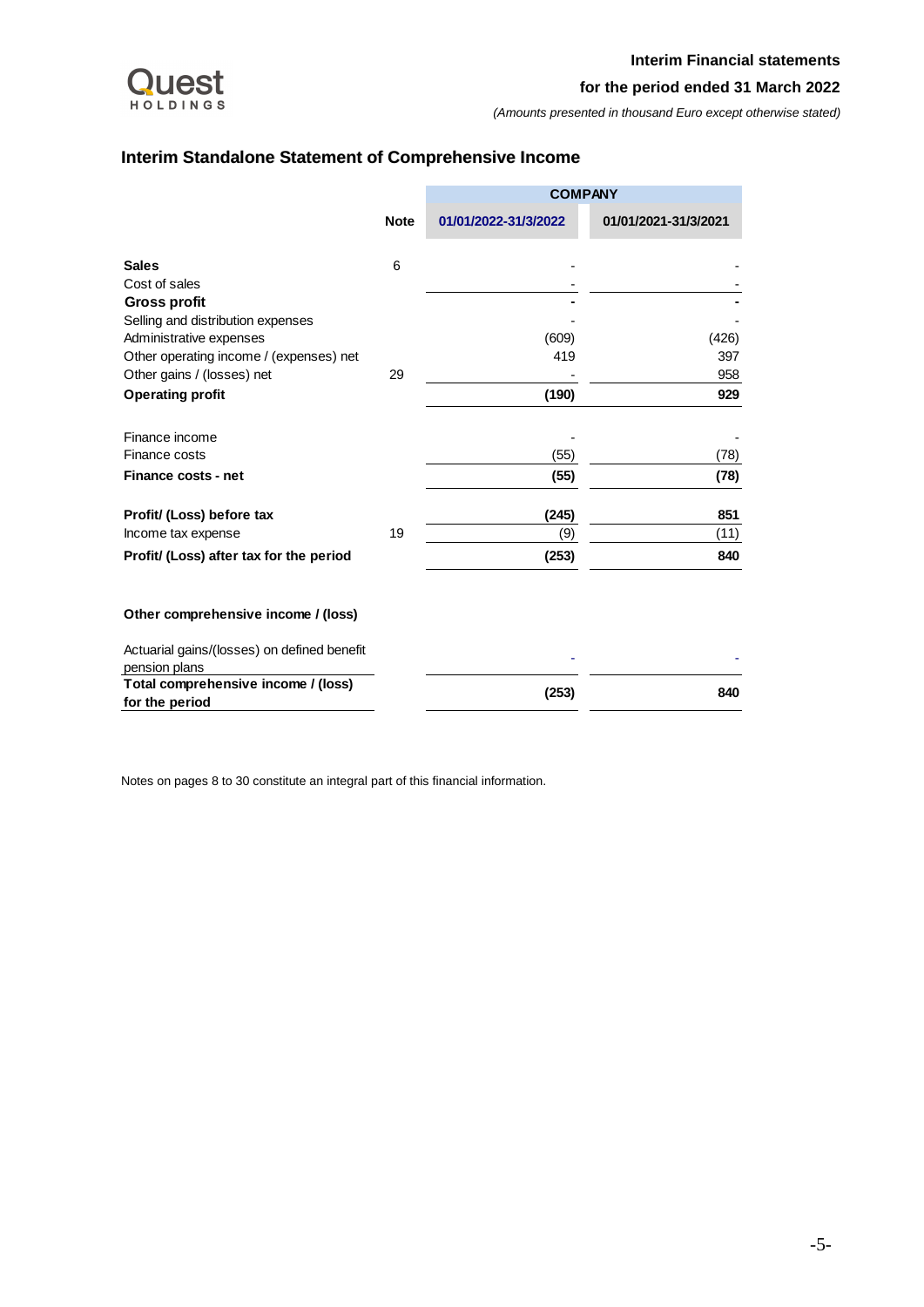

# <span id="page-6-0"></span>**Interim Standalone and Consolidated Statement of Changes in Equity**

|                                                                             |               | Attributable to equity holders of the Company |                             |            |              |                                  |                               |  |  |
|-----------------------------------------------------------------------------|---------------|-----------------------------------------------|-----------------------------|------------|--------------|----------------------------------|-------------------------------|--|--|
|                                                                             | Share capital | Other<br>reserves                             | <b>Retained</b><br>earnings | Own shares | <b>Total</b> | Non-<br>controlling<br>interests | <b>Total</b><br><b>Equity</b> |  |  |
| <b>GROUP</b>                                                                |               |                                               |                             |            |              |                                  |                               |  |  |
| Balance at 1 January 2021                                                   | 47.535        | 8.243                                         | 85.448                      | (146)      | 141.080      | 1.568                            | 142.648                       |  |  |
| Profit/ (Loss) for the year                                                 |               | $\overline{\phantom{a}}$                      | 10.849                      | ٠          | 10.849       | 368                              | 11.217                        |  |  |
| Total comprehensive income / (loss)                                         |               | ٠                                             | 10.849                      | ۰          | 10.849       | 368                              | 11.217                        |  |  |
| Consolidation of new subsidiaries and increase in stake in<br>existing ones |               |                                               | (11)                        |            | (11)         |                                  | (11)                          |  |  |
| Purchase of own shares                                                      |               | $\overline{\phantom{a}}$                      | ٠                           | (358)      | (358)        |                                  | (358)                         |  |  |
| Balance at 31 March 2021                                                    | 47.535        | 8.243                                         | 96.286                      | (504)      | 151.560      | 1.936                            | 153.498                       |  |  |
| Movement of period 1/04-31/12/2021                                          |               | 8.096                                         | 99.288                      | (449)      | 106.935      | (1.532)                          | 105.400                       |  |  |
| Balance at 31 December 2021                                                 | 47.535        | 16.339                                        | 195.574                     | (953)      | 258.495      | 404                              | 258.898                       |  |  |
| Balance at 1 January 2022                                                   | 47.535        | 16.339                                        | 195.574                     | (953)      | 258.495      | 404                              | 258,898                       |  |  |
| Profit/ (Loss) for the period                                               |               | ٠                                             | 9.958                       |            | 9.958        | 308                              | 10.267                        |  |  |
| Total comprehensive income / (loss) for the period                          |               | ٠                                             | 9.958                       |            | 9.958        | 308                              | 10.267                        |  |  |
| Purchase of own shares                                                      |               |                                               |                             | (18)       | (18)         |                                  | (18)                          |  |  |
| Formation of reserve as per L. 4548/2018                                    | (357)         | 357                                           | ٠                           |            |              |                                  |                               |  |  |
| Balance at 31 March 2022                                                    | 47.178        | 16.696                                        | 205.533                     | (971)      | 268.434      | 712                              | 269.146                       |  |  |

|                                                    | Share capital | Other<br>reserves | <b>Retained</b><br>eairnings | Own shares | <b>Total Equity</b> |
|----------------------------------------------------|---------------|-------------------|------------------------------|------------|---------------------|
| <b>COMPANY</b>                                     |               |                   |                              |            |                     |
| Balance at 1 January 2021                          | 47.535        | 2.693             | 15.441                       | (146)      | 65.523              |
| Profit/ (Loss) for the year                        |               |                   | 840                          |            | 840                 |
| Total comprehensive income / (loss)                |               | ۰                 | 840                          | ٠          | 840                 |
| Purchase of own shares                             |               |                   |                              | (358)      | (358)               |
| Balance at 31 March 2021                           | 47.535        | 2.693             | 16.281                       | (504)      | 66.007              |
| Movement of period 1/04-31/12/2021                 |               | 7.521             | 131.364                      | (449)      | 138.436             |
| Balance at 31 December 2021                        | 47.535        | 10.214            | 147.646                      | (953)      | 204.442             |
| Balance at 1 January 2022                          | 47.535        | 10.214            | 147.646                      | (953)      | 204.442             |
| Profit/ (Loss) for the period                      |               |                   | (253)                        |            | (253)               |
| Total comprehensive income / (loss) for the period |               | ٠                 | (253)                        | ٠          | (253)               |
| Purchase of own shares                             |               |                   | ٠                            | (18)       | (18)                |
| Formation of reserve as per L. 4548/2018           | (357)         | 357               |                              |            |                     |
| Balance at 31 March 2022                           | 47.178        | 10.571            | 147.393                      | (971)      | 204.172             |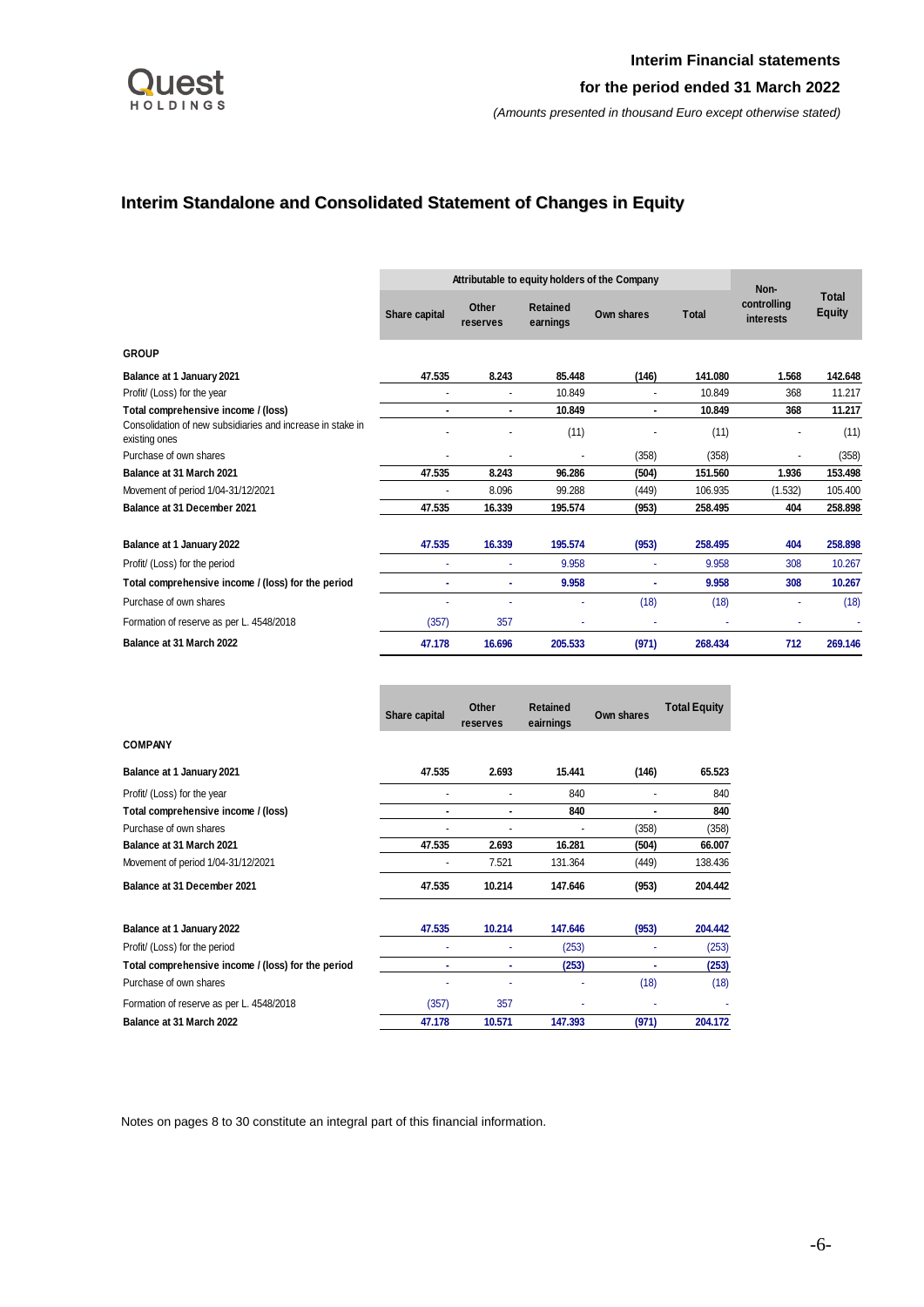

# <span id="page-7-0"></span>**Interim Standalone and Consolidated Statement of Cash Flows**

<span id="page-7-1"></span>

|                                                                                |             | <b>GROUP</b>             |                          | <b>COMPANY</b>           |                          |  |
|--------------------------------------------------------------------------------|-------------|--------------------------|--------------------------|--------------------------|--------------------------|--|
|                                                                                | <b>Note</b> | 01/01/2022-<br>31/3/2022 | 01/01/2021-<br>31/3/2021 | 01/01/2022-<br>31/3/2022 | 01/01/2021-<br>31/3/2021 |  |
| Profit/ (Loss) before tax                                                      |             | 13.955                   | 13.928                   | (245)                    | 851                      |  |
| Adjustments for:                                                               |             |                          |                          |                          |                          |  |
| Depreciation of property, plant and equipment                                  | 7           | 857                      | 1.690                    | 8                        | 8                        |  |
| Amortization of intangible assets                                              | 9           | 448                      | 641                      |                          | 1                        |  |
| Amortization of right-of-use assets                                            | 26          | 1.321                    | 1.593                    | 24                       | 23                       |  |
| Impairment of tangible assets<br>(Gain) / Loss on sale of Cardlink A.E.        |             | (1.226)                  | 8                        |                          |                          |  |
| Loss/ (Gain) on available for sale financial assets                            |             |                          | (964)                    |                          | (705)                    |  |
| Reversal of impairment of financial assets measured at amortised cost          |             |                          |                          |                          | (255)                    |  |
| Interest income                                                                |             | (86)                     | (61)                     |                          |                          |  |
| Interest expense                                                               |             | 1.733                    | 1.749                    | 55                       | 78                       |  |
| Dividend income                                                                |             | (150)                    |                          |                          |                          |  |
|                                                                                |             | 16.852                   | 18.585                   | (158)                    |                          |  |
| <b>Changes in working capital</b>                                              |             |                          |                          |                          |                          |  |
| (Increase) / decrease in inventories                                           |             | (25.589)                 | (26.597)                 |                          |                          |  |
| (Increase) / decrease in receivables                                           |             | 35.830                   | (11.768)                 | 25                       | (8)                      |  |
|                                                                                |             |                          |                          |                          |                          |  |
| Increase/ (decrease) in liabilities                                            |             | (13.546)                 | (5.462)                  | (121)                    | (648)                    |  |
| Increase / (decrease) in retirement benefit obligations                        |             | 181                      | 241                      |                          | 2                        |  |
|                                                                                |             | (3.124)                  | (43.587)                 | (95)                     | (655)                    |  |
| Net cash generated from operating activities                                   |             | 13.728                   | (25.002)                 | (254)                    | (655)                    |  |
| Interest paid                                                                  |             | (1.733)                  | (1.749)                  | (55)                     | (78)                     |  |
| Taxes paid                                                                     |             | (313)                    | (3.866)                  |                          | (2.767)                  |  |
| Net cash generated from operating activities                                   |             | 11.682                   | (30.618)                 | (309)                    | (3.500)                  |  |
| Cash flows from investing activities                                           |             |                          |                          |                          |                          |  |
| Purchase of property, plant and equipment                                      | 7           | (4.171)                  | (2.390)                  | (1)                      | (2)                      |  |
| Purchase of intangible assets                                                  | 9           | (56)                     | (160)                    |                          |                          |  |
| Purchase of financial assets                                                   |             | (139)                    | (120)                    |                          | (5)                      |  |
| Proceeds from financial assets availiable for sale                             |             | 1.652                    | 2.500                    |                          | 2.500                    |  |
| Net cash outflow for the acquisition of a subsidiary company Intelli           |             | (476)                    |                          |                          |                          |  |
| Net cash outflow for the acquisition of a subsidiary company minority interest |             |                          | (370)                    |                          |                          |  |
| Share capital inrcrease / (decrease) of subsidiaries                           |             |                          |                          |                          | (50)                     |  |
| Interest received                                                              |             | 86                       | 61                       |                          |                          |  |
| Dividends received                                                             |             | 150                      |                          |                          |                          |  |
| Net cash used in investing activities                                          |             | (2.953)                  | (480)                    | (1)                      | 2.443                    |  |
| Cash flows from financing activities                                           |             |                          |                          |                          |                          |  |
| Proceeds from borrowings                                                       | 15          | 7.681                    | 18.055                   |                          |                          |  |
| Repayment of borrowings                                                        | 15          | (13.783)                 | (904)                    | (11.990)                 | 4                        |  |
| Proceeds from sale/ (purchase) of own shares                                   |             | (18)                     | (358)                    | (18)                     | (358)                    |  |
| Repayment of lease liabilities                                                 |             | (1.350)                  | (1.576)                  | (23)                     | (21)                     |  |
| Distribution of retained earnings of previous fiscal years                     |             | (44.574)                 |                          | (44.574)                 |                          |  |
| Net cash used in financing activities                                          |             | (52.044)                 | 15.217                   | (56.605)                 | (375)                    |  |
| Net increase/ (decrease) in cash and cash equivalents                          |             | (43.315)                 | (15.881)                 | (56.914)                 | (1.433)                  |  |
| Cash and cash equivalents at beginning of year                                 |             | 163.036                  | 96.873                   | 96.905                   | 8.242                    |  |
| Cash, cash equivalents and restricted cash at end of the period                |             | 119.721                  | 80.993                   | 39.991                   | 6.810                    |  |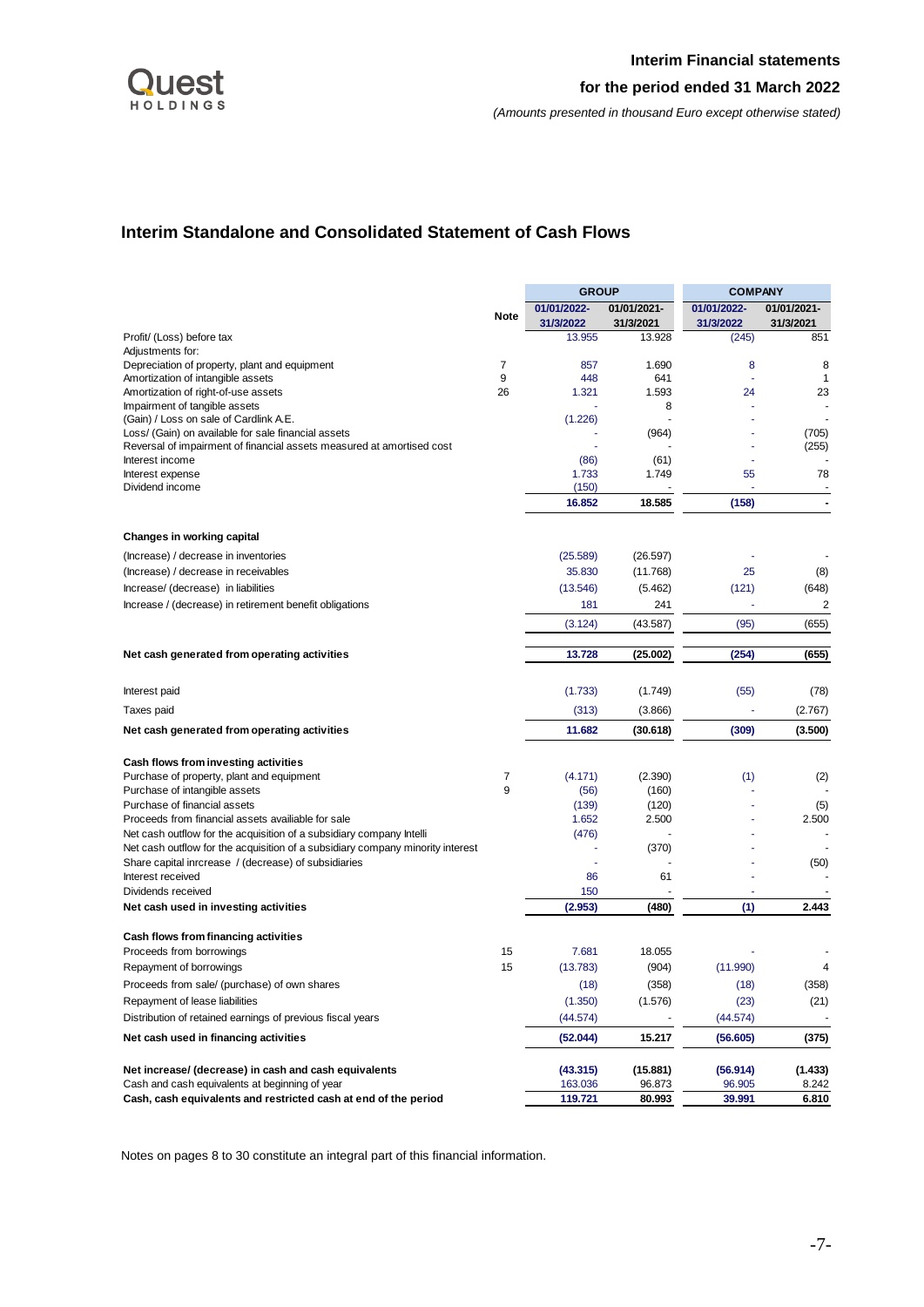

*(Amounts presented in thousand Euro except otherwise stated)*

# <span id="page-8-0"></span>**Notes upon financial information**

## **1. General information**

Financial statements include the financial statements of Quest Holdings S.A. (the "Company") and the consolidated financial statements of the Company and its subsidiaries (the "Group") for the period ended March 31st, 2022, according to International Financial Reporting Standards ("IFRS") as adopted by the EU.

The main activities of the Group are the distribution of information technology and telecommunications products, the design, application and support of integrated systems and technology solutions, courier and postal services, electronic payments (discontinued operations) and production of electric power from renewable sources.

The Group operates in Greece, Romania, Cyprus, Belgium, Italy and Luxembourg and the Company's shares are traded in Athens Stock Exchange.

These group consolidated financial statements were authorized for issue by the Board of Directors of Quest Holdings S.A. on May 25th, 2022.

Shareholders' composition is as follows:

| $\bullet$ | <b>Theodore Fessas</b> | 50.02% |
|-----------|------------------------|--------|
| $\bullet$ | Eftichia Koutsoureli   | 25.25% |
| $\bullet$ | Other investors        | 24.50% |
| $\bullet$ | Treasury shares        | 0.23%  |
|           |                        |        |

**Total 100%**

The address of the Company is Argyroupoleos 2a str., Kallithea Attikis, Greece, and its registration number is 121763701000.

The **Board of Directors** of the Company has the below composition:

- 1. Theodoros Fessas, son of Dimitrios, Chairman of the Board of Directors, Executive Member
- 2. Eftychia Koutsoureli, daughter of Sofoklis, Vice Chairwoman of the Board of Directors, Non-Executive Member
- 3. Pantelis Tzortzakis, son of Michail, Vice Chairman of the Board of Directors, Independent Non-Executive Member
- 4. Apostolos Georgantzis, son of Miltiadis, Chief Executive Officer, Executive Member
- 5. Markos Bitsakos, son of Grigorios, Deputy Chief Executive Officer, Executive Member
- 6. Nikolaos Socrates Lambroukos, son of Dimitrios, Executive Member
- 7. Emil Yiannopoulos, son of Polykarpos, Independent Non-Executive Member
- 8. Maria Damanaki, daughter of Theodoros, Independent Non-Executive Member
- 9. Nikolaos Karamouzis, son of Vassilios, Independent Non-Executive Member
- 10. Philippa Michali, daughter of Christos, Independent Non-Executive Member
- 11. Panagiotis Kyriakopoulos, son of Othon, Independent Non-Executive Member
- 12. Apostolos Tamvakakis, son of Stavros, Independent Non-Executive Member

The Audit Company is: KPMG SA Stratigou Tompa 3 15342 Ag. Paraskeyi Greece

Company's website address is *[www.quest.gr.](http://www.quest.gr/)*

The consolidated financial statements of the Group include the financial statements of Quest Holdings S.A. and of its subsidiaries which are controlled directly or indirectly by the Company. The structure of the Group is presented under Notes 11 and 23.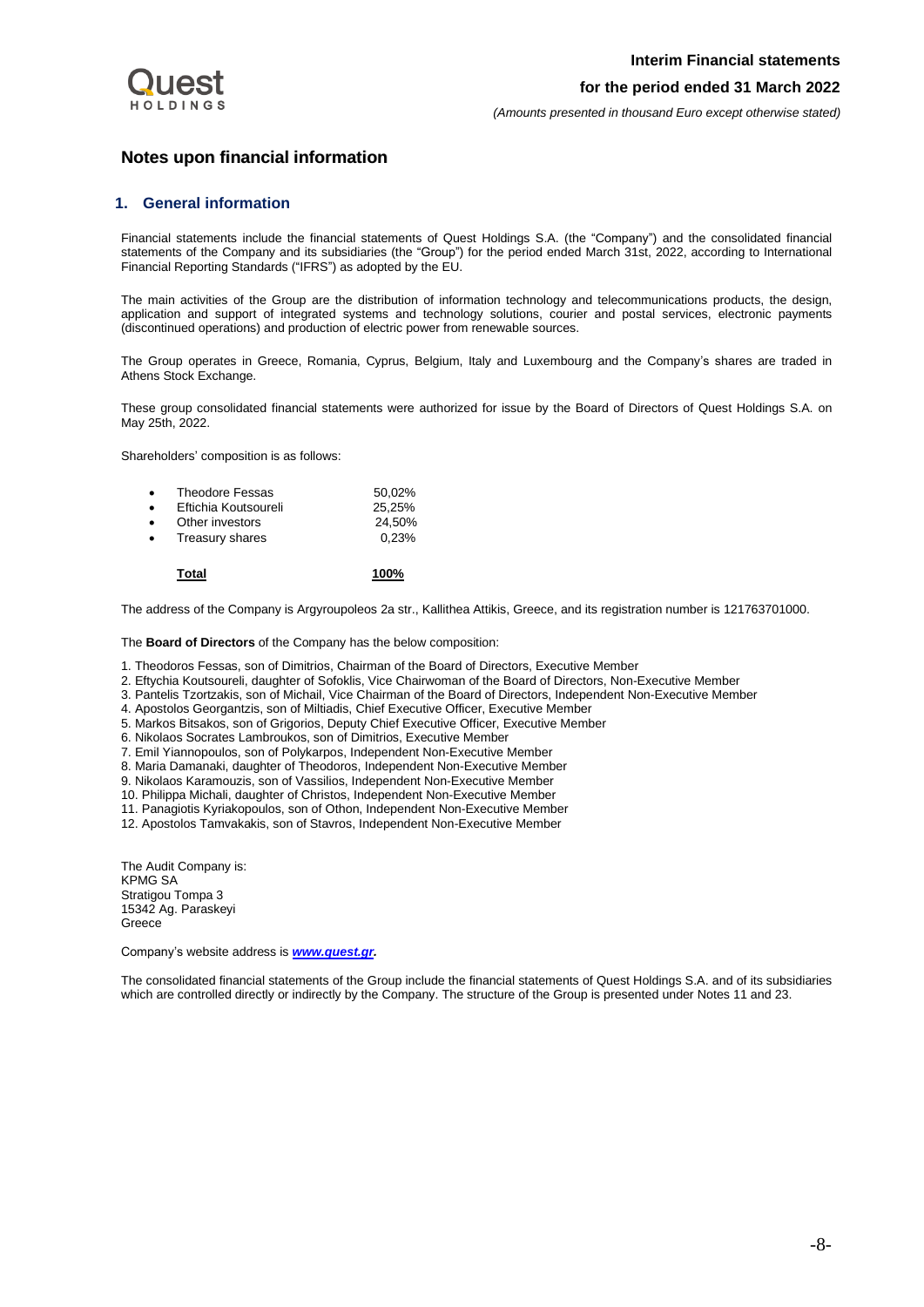

# **Interim Financial statements for the period ended 31 March 2022**

*(Amounts presented in thousand Euro except otherwise stated)*

## <span id="page-9-0"></span>**2. Structure of the Group**

The structure of the Group as of March 31<sup>st</sup>, 2022 is as follows:



## <span id="page-9-1"></span>**3. Summary of significant accounting policies**

## **I) Preparation framework for the financial information**

This interim financial information covers the three-month period ended March 31<sup>th</sup>, 2022 and has been prepared in accordance with International Accounting Standard ("IAS") 34 "Interim Financial Reporting" as adopted by the EU.

The accounting policies used in the preparation and presentation of this interim financial information are the same as the accounting policies that were used by the Company and the Group for the preparation of the annual financial statements for the year ended on December 31<sup>st</sup>, 2021.

The interim financial information must be considered in conjunction with the annual financial statements for the year ended on December 31st, 2021, which are available on the Group's web sit[e www.quest.gr.](http://www.quest.gr/)

These financial statements have been prepared under the historic cost principle, as modified by the revaluation at fair value for the available-for-sale financial assets and the financial assets and liabilities at fair value through profit or loss.

The preparation of the financial statements in conformity with IFRS requires the use of certain critical accounting estimates. It also requires the Management to exercise judgement in the process of applying the Group's accounting policies. Moreover, it requires the use of estimates and judgments that affect the reported amounts of assets and liabilities, the disclosure of contingent assets and liabilities at the date of the preparation of the financial information and the reported income and expense amounts during the reporting period. Although these estimates and judgments are based on the best possible knowledge of the Management with respect to the current conditions and activities, the actual results can eventually differ from these estimates.

Differences between amounts presented in the financial statements and those presented in the accompanying notes are due to rounding.

The Group and the Company cover their needs for working capital through the cash flows generated, including bank borrowings.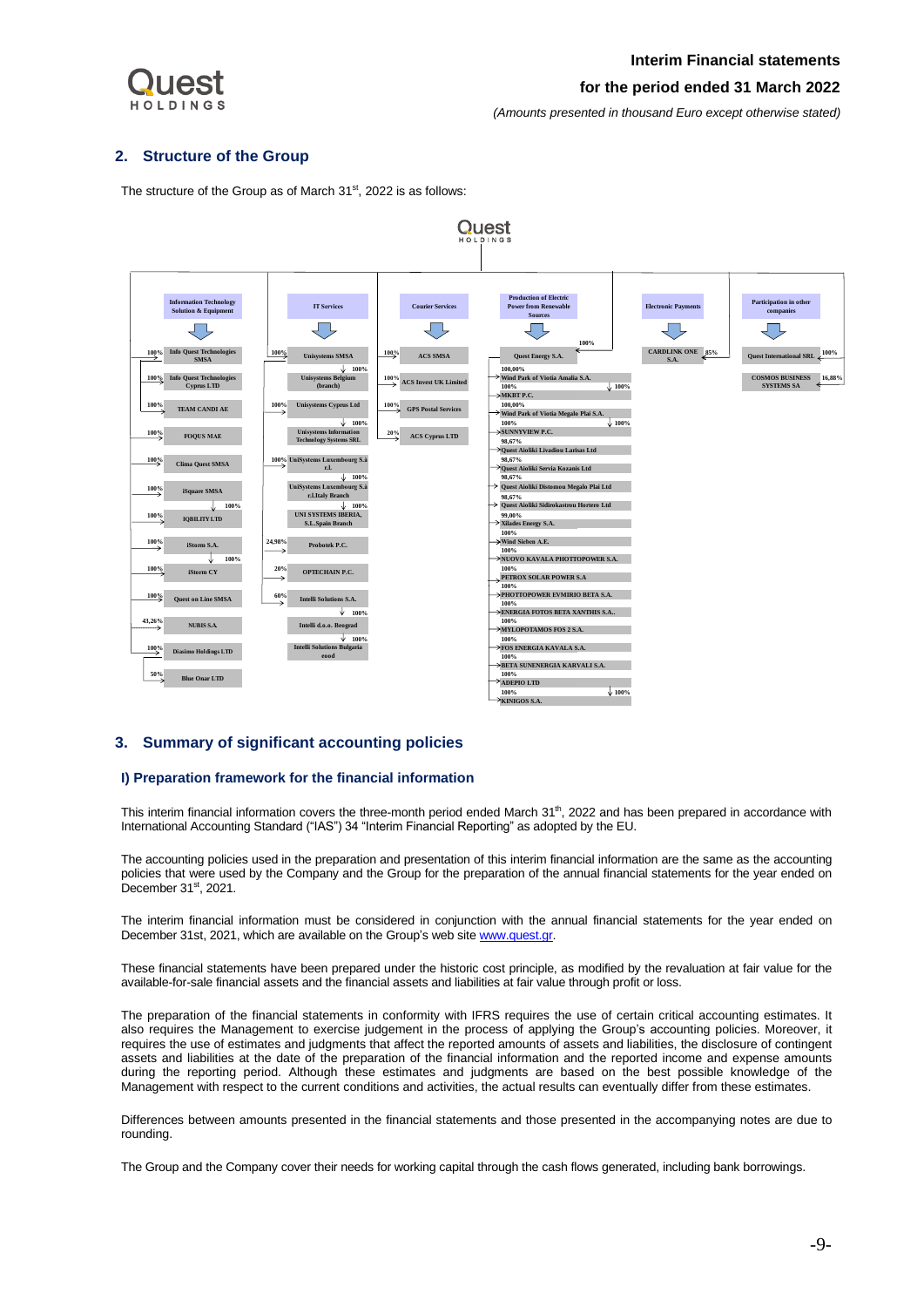

*(Amounts presented in thousand Euro except otherwise stated)*

Current economic conditions cause uncertainty around the demand for the Group's and the Company's products, as well as around their liquidity for the foreseeable future.

The Group and the Company, considering possible changes in their business performance, create a reasonable expectation that the Company and the Group have adequate resources to seamlessly continue their business operations in the near future.

Therefore, the Group and the Company have applied the going concern assumption for the preparation of the separate and consolidated financial statements for the period from January 1<sup>st</sup> to March 31<sup>th</sup>, 2022.

#### **II) New standards, amendments to standards and interpretations**

#### **New standards, new interpretations and amendments to existing standards and interpretations that were adopted by the Group and the Company**

New standards, amendments and new interpretations with an effective date on or after January 1<sup>st</sup>, 2022 are listed below. Management's assessment regarding the relevant impact on the interim condensed separate and consolidated Financial Statements for the period ended March 31, 2022, is also described below:

#### *Standards and Interpretations effective for the current financial year*

#### **IFRS 16 (Amendment) "COVID-19 Related Rental Concessions" (effective for annual periods beginning on or after 1 June 2020)**.

The amendment provides lessees (but not lessors) with relief in the form of an optional exemption from assessing whether a rent concession related to COVID-19 is a lease modification. Lessees can elect to account for rent concessions in the same way as they would for changes which are not considered lease modifications.

#### **IAS 37 (Amendment) 'Onerous Contracts – Cost of Fulfilling a Contract' (effective for annual periods beginning on or after 1 January 2022)**

The amendment clarifies that 'costs to fulfil a contract' comprise the incremental costs of fulfilling that contract and an allocation of other costs that relate directly to fulfilling contracts. The amendment also clarifies that, before a separate provision for an onerous contract is established, an entity recognizes any impairment loss that has occurred on assets used in fulfilling the contract, rather than on assets dedicated to that contract.

#### **IAS 16 (Amendment) 'Property, Plant and Equipment – Proceeds before Intended Use' (effective for annual periods beginning on or after 1 January 2022)**

The amendment prohibits an entity from deducting from the cost of an item of PP&E any proceeds received from selling items produced while the entity is preparing the asset for its intended use. It also requires entities to separately disclose the amounts of proceeds and costs relating to such items produced that are not an output of the entity's ordinary activities.

#### **IFRS 3 (Amendment) 'Reference to the Conceptual Framework' (effective for annual periods beginning on or after 1 January 2022)**

The amendment updated the standard to refer to the 2018 Conceptual Framework for Financial Reporting, in order to determine what constitutes an asset or a liability in a business combination. In addition, an exception was added for some types of liabilities and contingent liabilities acquired in a business combination. Finally, it is clarified that the acquirer should not recognize contingent assets, as defined in IAS 37, at the acquisition date.

The financial impact from the adoption of the above was not material neither for the Group nor for the Company.

#### *Standards and Interpretations mandatory for later periods*

#### **Annual Improvements to IFRS Standards 2018–2020 (effective for annual periods beginning on or after 1 January 2022)**

The amendments set out below include changes in four IFRSs. The amendments have not yet been endorsed by the EU.

#### **IFRS 9 'Financial instruments'**

The amendment addresses which fees should be included in the 10% test for derecognition of financial liabilities. Costs or fees could be paid to either third parties or the lender. Under the amendment, costs or fees paid to third parties will not be included in the 10% test.

#### **IFRS 16 'Leases'**

The amendment removed the illustration of payments from the lessor relating to leasehold improvements in Illustrative Example 13 of the standard in order to remove any potential confusion about the treatment of lease incentives.

#### **IAS 1 (Amendment) 'Classification of liabilities as current or non**‐**current' (effective for annual periods beginning on or after 1 January 2023)**

The amendment clarifies that liabilities are classified as either current or non-current depending on the rights that exist at the end of the reporting period. Classification is unaffected by the expectations of the entity or events after the reporting date. The amendment also clarifies what IAS 1 means when it refers to the 'settlement' of a liability.

#### **IAS 1 (Amendment) "Presentation of Financial Statements and IFRS Practice Statement 2: Disclosure of Accounting policies"**

The Amendments are effective for annual periods beginning on or after 1 January 2023 with earlier application permitted.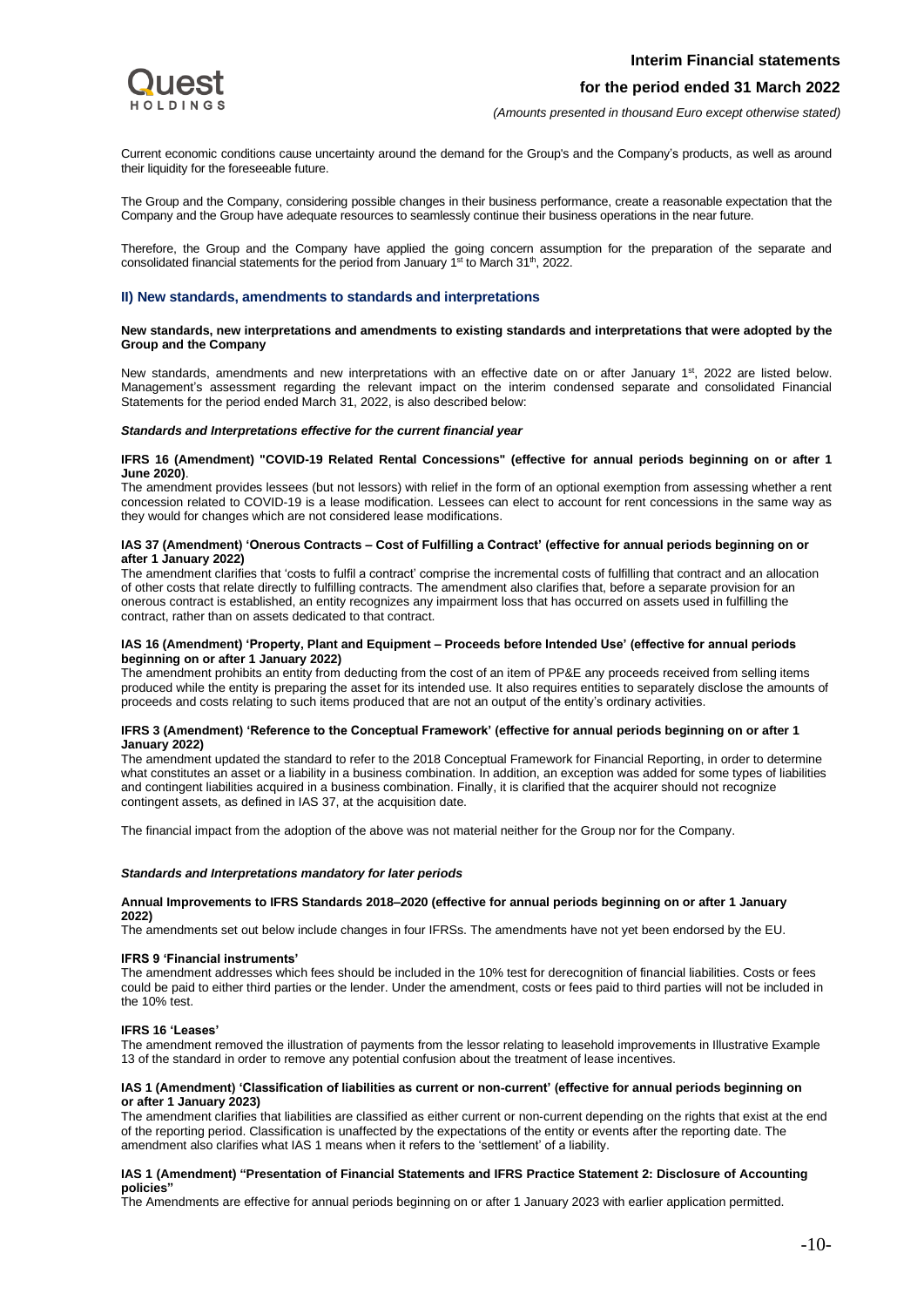*(Amounts presented in thousand Euro except otherwise stated)*

The amendments provide guidance on the application of materiality judgements to accounting policy disclosures. In particular, the amendments to IAS 1 replace the requirement to disclose 'significant' accounting policies with a requirement to disclose 'material' accounting policies. Also, guidance and illustrative examples are added in the Practice Statement to assist in the application of the materiality concept when making judgements about accounting policy disclosures.

### **IAS 8 Accounting policies, Changes in Accounting Estimates and Errors: Definition of Accounting Estimates (Amendments)**

The amendments become effective for annual reporting periods beginning on or after January 1, 2023, ith earlier application permitted and apply to changes in accounting policies and changes in accounting estimates that occur on or after the start of that period. The amendments introduce a new definition of accounting estimates, defined as monetary amounts in financial statements that are subject to measurement uncertainty. Also, the amendments clarify what changes in accounting estimates are and how these differ from changes in accounting policies and corrections of errors.

There may be additional new Standards or interpretations which have not been put into effect and are not mentioned above, however these are not expected to have a material impact neither on a Group nor on a Company level.

# <span id="page-11-0"></span>**4. Critical accounting estimates and judgments**

The estimates and assumptions developed by Management are based on past information and future expectations, which are deemed reasonable considering the current existing circumstances, and are re-assessed constantly.

# **Spread of the epidemic COVID**‐**19**

The coronavirus pandemic (COVID-19), which appeared and spread over Greece and had a negative impact on the global economic activity, did not adversely affect the Group's business activities. The rapid spread of COVID ‐ 19 in the previous year on a global scale led to disruption in the activities and shutdown of many companies. The Management closely monitors the case; however, no material impact is expected for the Group and the Company considering the circumstances that currently apply.

The liquidity of the Group is at a satisfactory level since the cash and cash equivalents, together with the available credit lines fully cover its working capital needs.

## **Impact of the energy crisis**

The global energy crisis that has recently struck the global and local economy, has not had any material impact on the financial position and performance of the Group due to the nature of the sectors in which it operates. However, it is estimated that in the coming months the operating costs of the facilities of the group companies will significantly rise. This, together with the restriction of the disposable income of the consumers and the subsequent drop in the demand for the Group's products and services, are expected to negatively impact both the Group and the Company, particularly in the case of a prolonged duration of the crisis.

## **Military conflict in Ukraine**

The recent war between Russia and Ukraine is estimated to have a negative impact on the global economic activity as Europe purchases almost 40% of its gas and 25% of its oil supplies from Russia and faces new increases in prices. In addition, Russia is the largest supplier of wheat in the world and together with Ukraine represent almost 1/4 of total world exports. The impact depends on how the war develops and how long it will last.

The Group operates in the European Union territory and in industries that are not directly geographically related to the events in Ukraine, however, it is estimated that there will be a negative impact to the extent that the conflict and sanctions imposed from the Western nations on Russia will last a long time. As already mentioned, there is no Group activity in the countries involved in the conflict and it is, thus, not possible to assess the impact on the Group's financial figures.

# <span id="page-11-1"></span>**5. Critical accounting estimates and assumptions**

The Company and the Group makes estimates and assumptions concerning the future. The resulting accounting estimates will, by definition, seldom equal the related actual results. Estimates and assumptions involving significant risk adjustment to the carrying value of assets and liabilities within the next financial year are addressed below.

Estimates and assumptions are continually reassessed and are based on historical experience as adjusted for current market conditions and other factors, including expectations of future events which are considered reasonable under the circumstances.

## **(a) Income tax**

Judgement is required by the Group in determining the provision for income taxes. There are many transactions and calculations for which the ultimate tax determination is uncertain during the ordinary course of business. Where the final tax outcome of these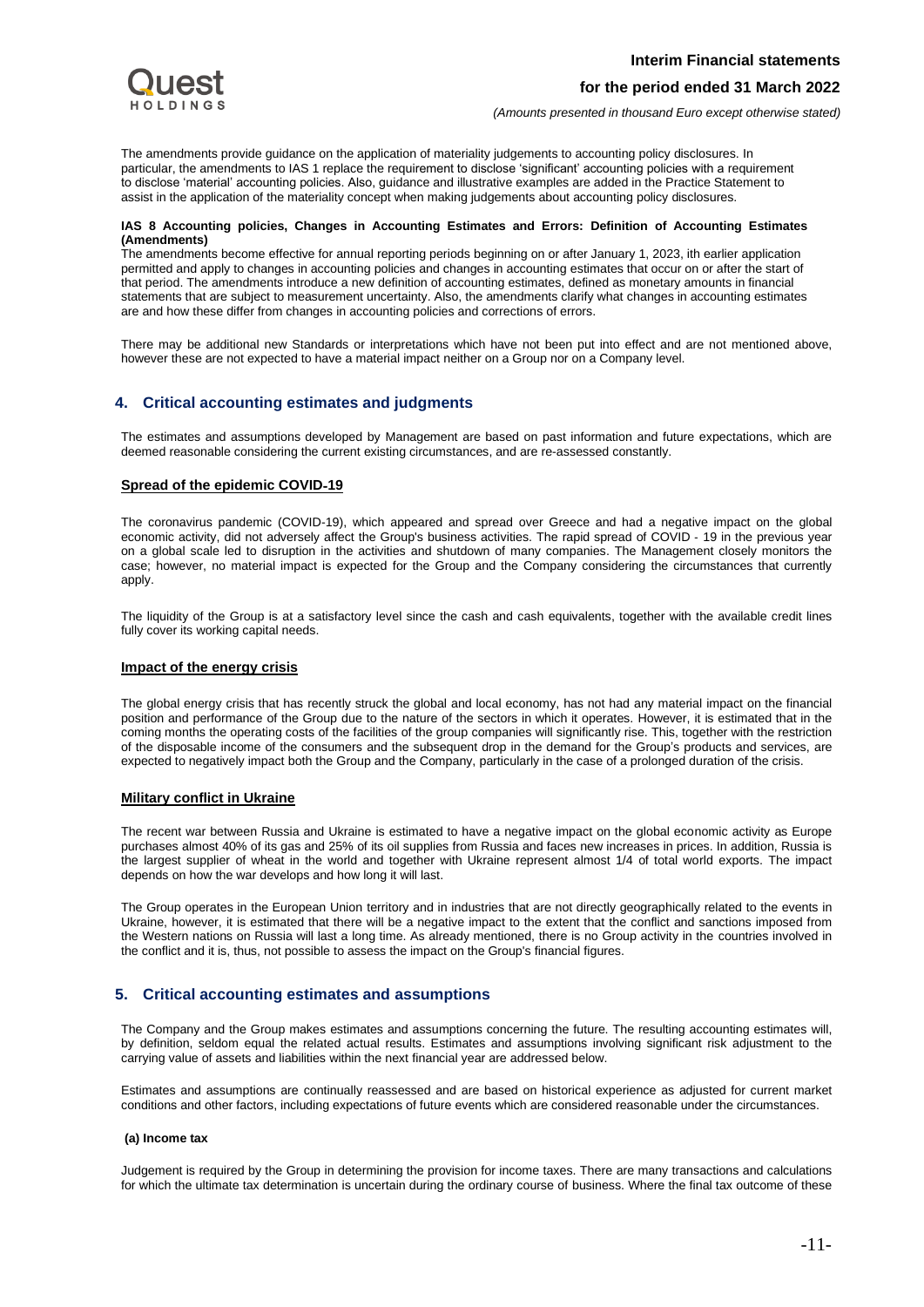*(Amounts presented in thousand Euro except otherwise stated)*

matters is different from the amounts that were initially recorded, such differences will impact the income tax and deferred tax provisions in the period in which such determination is made.

#### **(b) Estimated trade receivables impairment**

The Company examines the overdue balances of customers and whether exceeding the credit policies. The Company makes impairments of doubtful balances and creates corresponding provisions based on estimations. Estimates are made taking into consideration the timing and amount of repayment of receivables and any collateral of claims received. In particular, when there are guarantees, the Company creates provisions for doubtful debts, with percentage less than 100% of the claim. These statements involve significant degree of subjectivity and require the judgment of management.

#### **(c) Estimation of investments and non-financial assets impairment**

The Company examine annually and whether the shareholdings and non-financial assets have suffered any impairment in accordance with accounting practices. The recoverable amounts of cash generating units have been determined based on value in use. These calculations require the use of estimates.

#### **(d) Retirement obligations**

The present value of retirement obligations depends on several factors that are determined using actuarial methods and assumptions. Such actuarial assumption is the discount rate used to calculate the cost of delivery. Changes in these assumptions will change the present value of the obligations in the balance sheet.

The Group and the Company determine the appropriate discount rate at the end of each year. This is defined as the rate that should be used to determine the present value of future cash flows, which are expected to be required to meet the obligations of the pension plans. Low risk corporate bonds are used to determine the appropriate discount rate, which are converted to the currency in which the benefits will be paid, and whose expiry date is approaching that of the related pension obligation.

#### **(e) Provisions for pending legal cases**

The Company has pending legal cases. Management evaluates the outcome of the cases and, if there is a potential negative outcome then the Company makes the necessary provisions. The provisions, when they are required are calculated based on the present value of Management's estimation of the expenditure required to settle the obligation at the balance sheet date. This value is based on several factors which require the exercise of judgment.

## <span id="page-12-0"></span>**6. Segment information**

#### **Primary reporting format – business segments**

The Group is organised into five business segments:

- (1) Information Technology
- (2) Information Technology services
- (3) Courier services
- (4) Production of electric power from renewable sources
- (5) Financial Services (Discontinued operations)

Management monitors the financial results of each business segment separately. These business segments are managed independently. When making business decisions, Management is responsible for allocating resources and assessing performance of the business areas.

Under category "Unallocated" the Company's activity is mainly included.

The financial performance per segment for the periods ended 31st of March 2022 and 31st of March 2021 is analysed as follows:

**1st January to 31 March 2022**

|                                         | Commercial<br><b>Activities</b> | Information<br>technology<br>services | <b>Postal services</b> | <b>Production of</b><br>electric power<br>from renewable<br>sources | <b>Unallocated</b> | <b>Continued</b><br>operations | <b>Discontinued</b><br>operations | Total    |
|-----------------------------------------|---------------------------------|---------------------------------------|------------------------|---------------------------------------------------------------------|--------------------|--------------------------------|-----------------------------------|----------|
| <b>Total gross segment sales</b>        | 184.969                         | 42.287                                | 32.182                 | 2.054                                                               | 126                | 261.618                        | 27                                | 261.645  |
| Inter-segment sales                     | (22.981)                        | (227)                                 | (241)                  | (78)                                                                | (36)               | (23.562)                       |                                   | (23.562) |
| <b>Net sales</b>                        | 161.989                         | 42.060                                | 31.941                 | 1.976                                                               | 90                 | 238.057                        | 27                                | 238.084  |
| Operating profit/ (loss)                | 5.269                           | 3.892                                 | 4.320                  | 959                                                                 | 1.194              | 15.634                         | (32)                              | 15,602   |
| Finance (costs)/ revenues               | (945)                           | (186)                                 | (183)                  | (277)                                                               | (56)               | (1.647)                        | (1)                               | (1.647)  |
| Profit/ (Loss) before income tax        | 4.324                           | 3.706                                 | 4.137                  | 682                                                                 | 1.138              | 13.988                         | (33)                              | 13.956   |
| Income tax expense                      |                                 |                                       |                        |                                                                     |                    |                                |                                   | (3.688)  |
| Profit/ (Loss) after tax for the period |                                 |                                       |                        |                                                                     |                    |                                |                                   | 10.266   |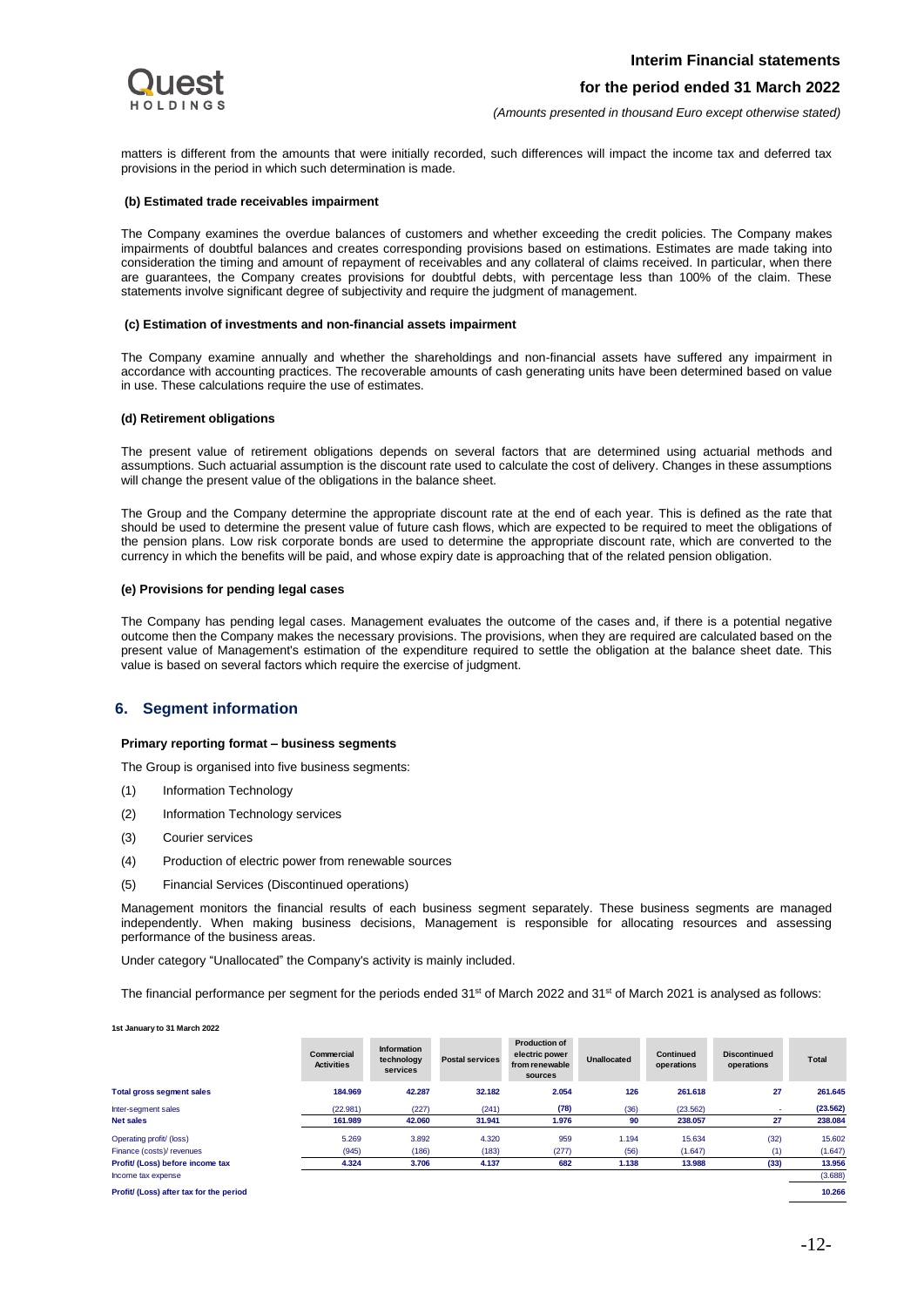## **Interim Financial statements**

# HOLDINGS

## **for the period ended 31 March 2022**

*(Amounts presented in thousand Euro except otherwise stated)*

#### **1st January to 31 March 2021**

|                                         | Commercial<br><b>Activities</b> | Information<br>technology<br>services | <b>Postal services</b> | <b>Production of</b><br>electric power<br>from renewable<br>sources | <b>Unallocated</b> | <b>Continued</b><br>operations | <b>Discontinued</b><br>operations | Total    |
|-----------------------------------------|---------------------------------|---------------------------------------|------------------------|---------------------------------------------------------------------|--------------------|--------------------------------|-----------------------------------|----------|
| Total gross segment sales               | 151.837                         | 37.844                                | 33.530                 | 1.903                                                               | 115                | 225.229                        | 10.990                            | 236.219  |
| Inter-segment sales                     | (18.957)                        | (657)                                 | (357)                  | (78)                                                                | (152)              | (20.201)                       | $\sim$                            | (20.201) |
| Net sales                               | 132.880                         | 37.186                                | 33.174                 | 1.825                                                               | (37)               | 205.028                        | 10.990                            | 216.018  |
| Operating profit/ (loss)                | 4.631                           | 2.271                                 | 4.367                  | 893                                                                 | 949                | 13.111                         | 2.505                             | 15.617   |
| Finance (costs)/ revenues               | (848)                           | (142)                                 | (200)                  | (310)                                                               | (79)               | (1.579)                        | (110)                             | (1.689)  |
| Profit/ (Loss) before income tax        | 3.783                           | 2.130                                 | 4.167                  | 583                                                                 | 870                | 11.533                         | 2.395                             | 13.928   |
| Income tax expense                      |                                 |                                       |                        |                                                                     |                    |                                |                                   | (2.710)  |
| Profit/ (Loss) after tax for the period |                                 |                                       |                        |                                                                     |                    |                                |                                   | 11.217   |

In accordance with IFRS 5 - Non-current assets held for sale and discontinued operations, the activities of subsidiaries Cardlink SA (prior period) and Cardlink One SA (current period) are characterized as discontinued activities and therefore their results in the closing period but also in the comparative period are presented separately.

Transfers and transactions between segments are held under market commercial terms and conditions, according to those that apply for transactions with external parties.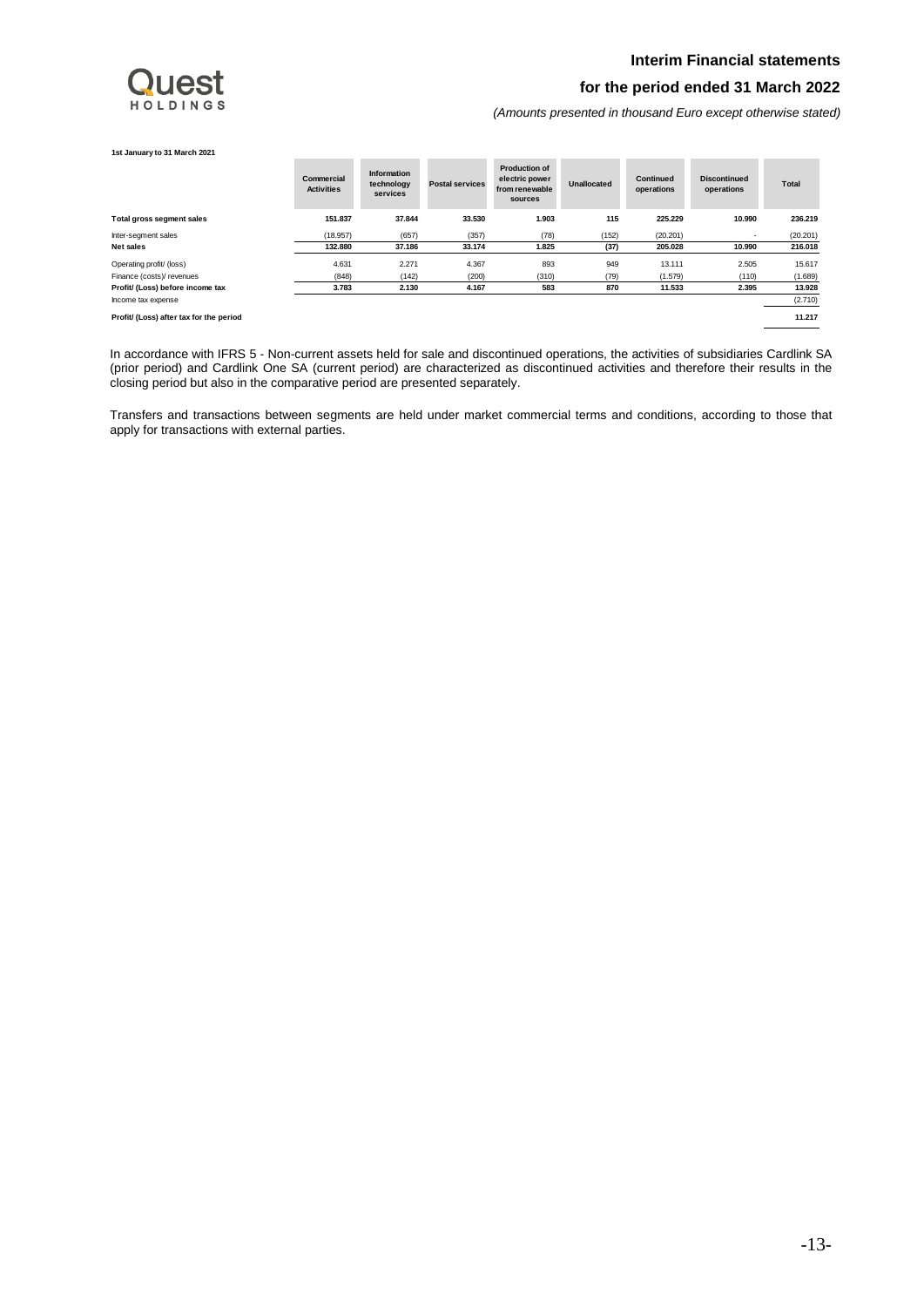

# <span id="page-14-0"></span>**7. Property, plant and equipment**

Property, plant and equipment of the Group and the Company are analyzed as follows:

|                                    | <b>Land and</b><br>buildings | <b>Vehicles and</b><br>machinery | <b>Buildings</b><br>under<br>construction | <b>Furniture and</b><br>fittings | <b>Total</b> |
|------------------------------------|------------------------------|----------------------------------|-------------------------------------------|----------------------------------|--------------|
| <b>GROUP - Cost</b>                |                              |                                  |                                           |                                  |              |
| 1st January 2021                   | 37.014                       | 62.159                           | 12.574                                    | 33.601                           | 145.348      |
| Additions                          | 468                          | 3.049                            | 8.909                                     | 7.294                            | 19.720       |
| Disposals / Write-offs             |                              | (711)                            |                                           | (292)                            | (1.003)      |
| Acquisition of subsidiaries        | 1.155                        |                                  |                                           | 240                              | 1.395        |
| Disposals of subsidiaries          | (739)                        | (22.155)                         |                                           | (179)                            | (23.073)     |
| Impairments (reversal)             |                              | 100                              |                                           |                                  | 100          |
| 31 December 2021                   | 37.898                       | 42.442                           | 21.483                                    | 40.664                           | 142.487      |
| <b>Accumulated depreciation</b>    |                              |                                  |                                           |                                  |              |
| 1st January 2021                   | (12.092)                     | (27.942)                         |                                           | (22.113)                         | (62.147)     |
| Depreciation charge                | (346)                        | (3.824)                          |                                           | (1.829)                          | (5.999)      |
| Disposals / Write-offs             |                              | 628                              |                                           | 230                              | 858          |
| Acquisition of subsidiaries        | (333)                        |                                  |                                           | (139)                            | (472)        |
| Disposal of subsidiaries           | 721                          | 15.222                           | $\overline{\phantom{a}}$                  | 106                              | 16.047       |
| <b>31 December 2021</b>            | (12.050)                     | (15.916)                         | $\blacksquare$                            | (23.745)                         | (51.713)     |
| Net book value at 31 December 2021 | 25.848                       | 26.526                           | 21.483                                    | 16.919                           | 90.776       |
| 1 January 2022                     | 37.898                       | 42.442                           | 21.483                                    | 40.664                           | 142.487      |
| <b>Additions</b>                   | 678                          | 109                              | 1.624                                     | 1.760                            | 4.171        |
| Disposals / Write-offs             |                              |                                  |                                           | (15)                             | (15)         |
| Acquisition of subsidiaries        | 415                          | 400                              |                                           |                                  | 815          |
| 31 March 2022                      | 38.990                       | 42.951                           | 23.107                                    | 42.409                           | 147.458      |
| <b>Accumulated depreciation</b>    |                              |                                  |                                           |                                  |              |
| 1 January 2022                     | (12.050)                     | (15.916)                         | -                                         | (23.745)                         | (51.711)     |
| Depreciation charge                | (77)                         | (332)                            |                                           | (448)                            | (857)        |
| Disposals / Write-offs             |                              |                                  |                                           | 11                               | 11           |
| Acquisition of subsidiaries        | (2)                          | (2)                              | ٠                                         |                                  | (4)          |
| 31 March 2022                      | (12.129)                     | (16.250)                         | $\blacksquare$                            | (24.182)                         | (52.562)     |
| Net book value at 31 March 2022    | 26.861                       | 26.701                           | 23.107                                    | 18.227                           | 94.896       |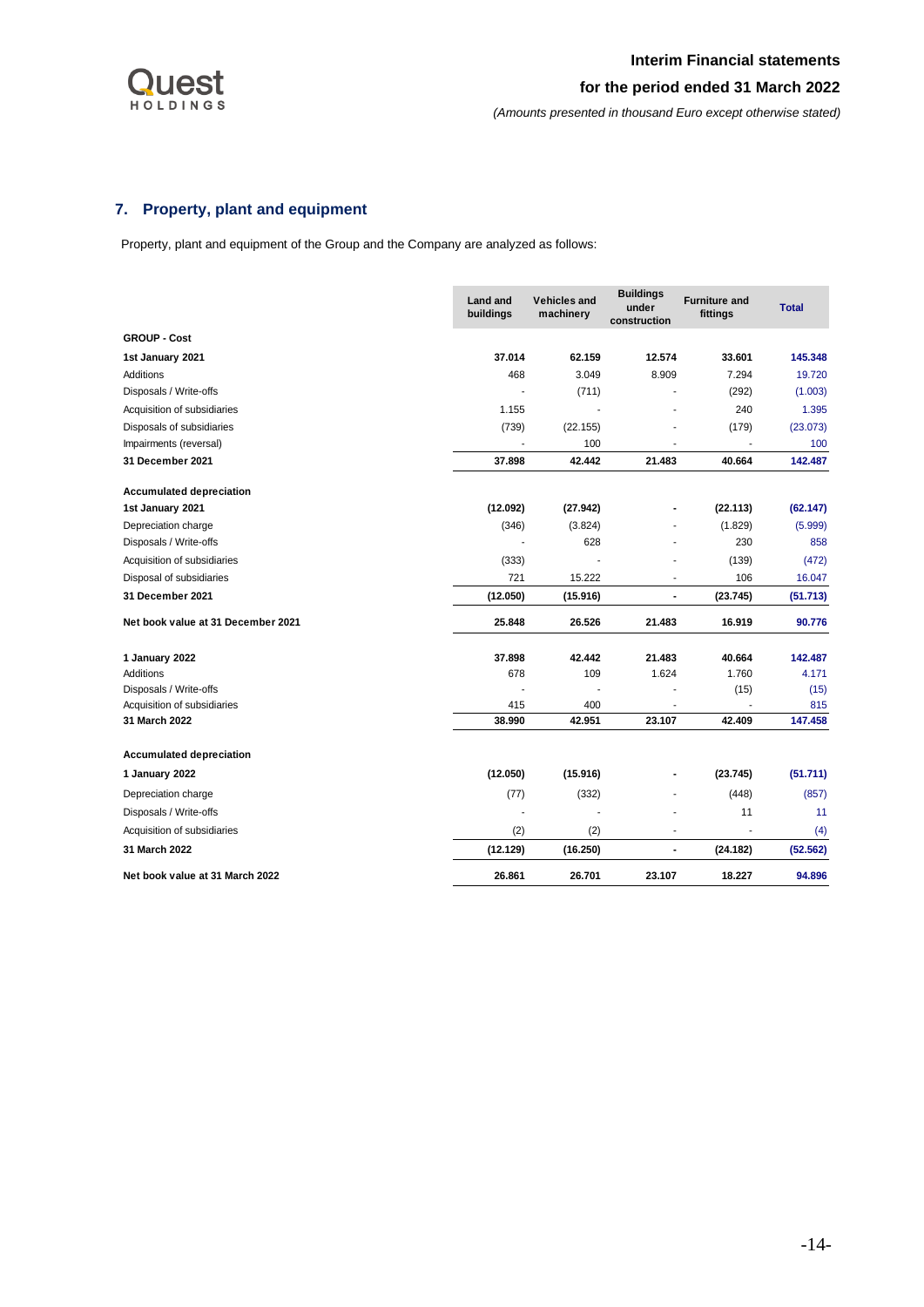## **Interim Financial statements**



## **for the period ended 31 March 2022**

*(Amounts presented in thousand Euro except otherwise stated)*

| <b>Land and</b><br>buildings | <b>Vehicles and</b><br>machinery | <b>Furniture and</b><br>fittings | <b>Total</b> |
|------------------------------|----------------------------------|----------------------------------|--------------|
|                              |                                  |                                  |              |
| 12.980                       | 321                              | 1.657                            | 14.958       |
|                              |                                  | 9                                | 9            |
| 12.980                       | 321                              | 1.666                            | 14.967       |
|                              |                                  |                                  |              |
| (5.611)                      | (320)                            | (1.504)                          | (7.436)      |
| (16)                         |                                  | (14)                             | (30)         |
| (5.628)                      | (320)                            | (1.517)                          | (7.466)      |
| 7.352                        | 1                                | 149                              | 7.502        |
| 12.980                       | 321                              | 1.666                            | 14.967       |
|                              |                                  | $\blacksquare$                   |              |
| 12.980                       | 321                              | 1.666                            | 14.967       |
|                              |                                  |                                  |              |
| (5.628)                      | (320)                            | (1.517)                          | (7.466)      |
| (4)                          |                                  | (4)                              | (8)          |
| (5.632)                      | (320)                            | (1.522)                          | (7.474)      |
| 7.348                        | 1                                | 144                              | 7.494        |

The liens and encumbrances on the assets of the Company and the Group are disclosed under Note 17.

## <span id="page-15-0"></span>**8. Goodwill**

The Goodwill of the Group is analyzed as follows:

|                              | <b>GROUP</b>     |            |  |  |
|------------------------------|------------------|------------|--|--|
|                              | 31/3/2022        | 31/12/2021 |  |  |
| At the beginning of the year | 19.348           | 31.551     |  |  |
| Additions                    | 802              | 4.618      |  |  |
| Disposal of subsidiaries     | ۰                | (16.820)   |  |  |
| At the end                   | 19.348<br>20.152 |            |  |  |

The current period balance of euro 20.152 thousand of goodwill, concerns:

- Amount of euro 4.932 thousand that relates to the final goodwill of the company "Rainbow A.E." absorbed in 2010 by the 100% subsidiary iSquare,
- Amount of euro 3.785 thousand that relates to the goodwill that arose from the acquisition of the ACS subsidiary,
- Amount of euro 222 thousand that relates to the final goodwill arising from the acquisition of the company "Team Candi SA". from the subsidiary "Info Quest Technologies SA",
- Amount of euro 4.397 thousand that is the provisional goodwill from the acquisition of 60% of company "Intelli Solutions SA" from the subsidiary "Unisystems SA" and
- Amount of euro 6.817 thousand that is the goodwill that has arisen from the acquisition of subsidiaries operating in the energy production from renewable sources sector. The amount of euro 6.015 thousand concerns the final goodwill that arose from the acquisition of several subsidiaries in the energy production sector, whereas the remaining amount of euro 802 thousand concerns acquisitions of the period (provisional goodwill of euro 390 thousand for the 100% acquired company "MKVT PC" and provisional goodwill of euro 412 thousand for the 100% acquired company "SUNNYVIEW PC").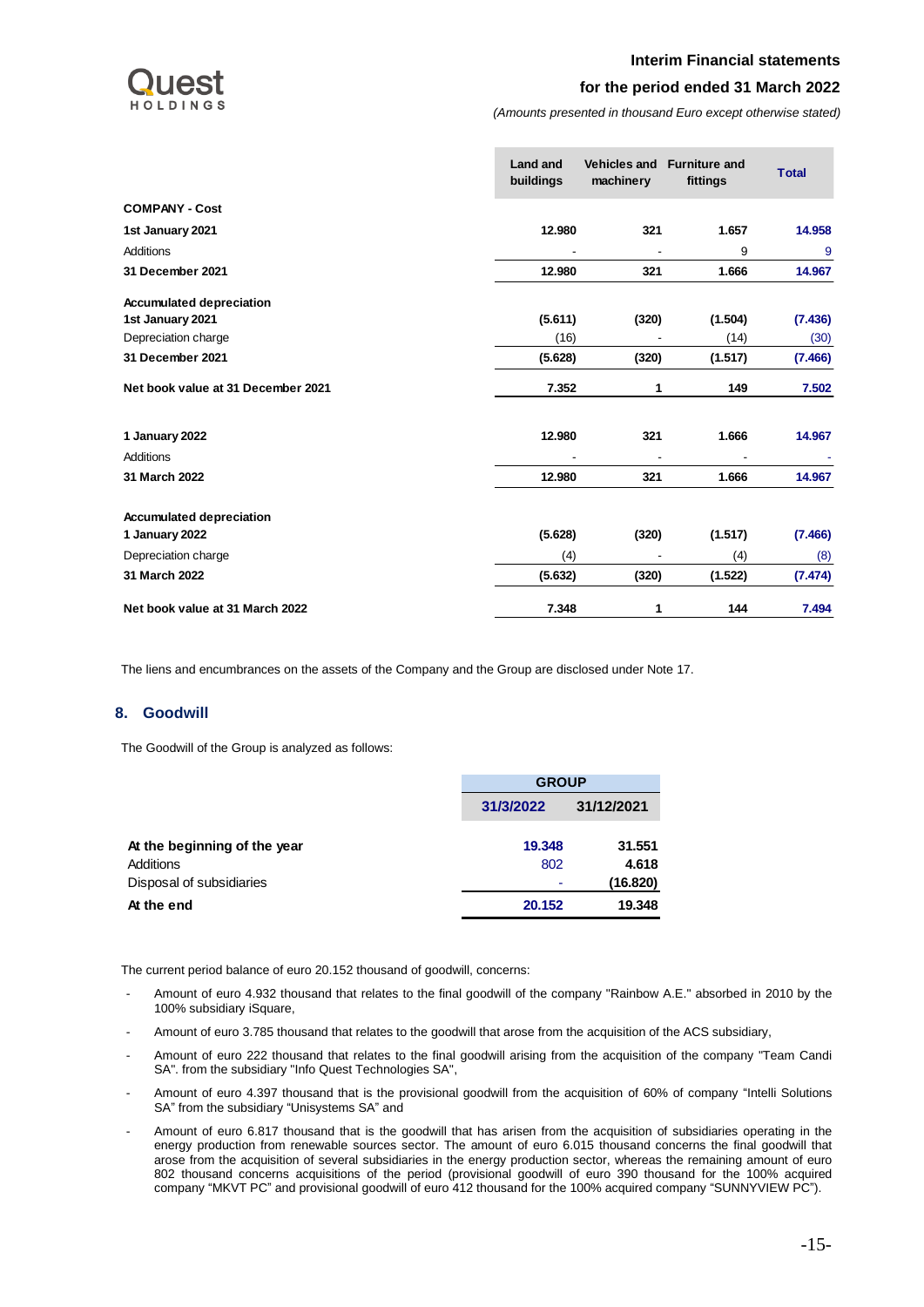

*(Amounts presented in thousand Euro except otherwise stated)*

The amount of euro 4.618 thousand in the comparative period concerns the goodwill from the acquisitions of "Team Candi SA" and "Intelli Solutions SA", as described above, and the amount of euro (16.820) thousand concerns the goodwill for "Cardlink SA", that the Group owned by 85% and fully disposed of in 2021.

Goodwill is allocated to the Group's cash generating units (CGUs) identified according to country of operation & business segment.

The recoverable amount of each CGU is assessed based on its value-in-use. The assessment of value is based on the projected cash flows estimated according to the 5-year business plans developed by Management.

## <span id="page-16-0"></span>**9. Intangible assets**

The intangible assets of the Group and the Company are analyzed as follows:

|                                    | <b>Industrial</b><br>property rights | Software &<br>Other | <b>Total</b> |
|------------------------------------|--------------------------------------|---------------------|--------------|
| <b>GROUP - Cost</b>                |                                      |                     |              |
| 1st January 2021                   | 37.240                               | 23.730              | 60.971       |
| Additions                          |                                      | 1.336               | 1.336        |
| Disposals / Write-offs             |                                      | (6)                 | (6)          |
| Acquisition of subsidiaries        |                                      | 245                 | 245          |
| Disposal of subsidiaries           |                                      | (7.249)             | (7.249)      |
| 31 December 2021                   | 37.240                               | 18.056              | 55.297       |
| <b>Accumulated depreciation</b>    |                                      |                     |              |
| 1st January 2021                   | (18.634)                             | (19.719)            | (38.353)     |
| Depreciation charge                | (867)                                | (1.514)             | (2.381)      |
| Disposals / Write-offs             |                                      | 6                   | 6            |
| Acquisition of subsidiaries        |                                      | (147)               | (147)        |
| Disposal of subsidiaries           |                                      | 5.156               | 5.156        |
| 31 December 2021                   | (19.501)                             | (16.217)            | (35.719)     |
| Net book value at 31 December 2021 | 17.739                               | 1.839               | 19.578       |
| 1 January 2022                     | 37.240                               | 18.056              | 55.297       |
| Additions                          |                                      | 56                  | 56           |
| 31 March 2022                      | 37.240                               | 18.112              | 55.353       |
| <b>Accumulated depreciation</b>    |                                      |                     |              |
| 1 January 2022                     | (19.501)                             | (16.217)            | (35.719)     |
| Depreciation charge                | (217)                                | (232)               | (448)        |
| 31 March 2022                      | (19.718)                             | (16.449)            | (36.168)     |
| Net book value at 31 March 2022    | 17.522                               | 1.663               | 19.185       |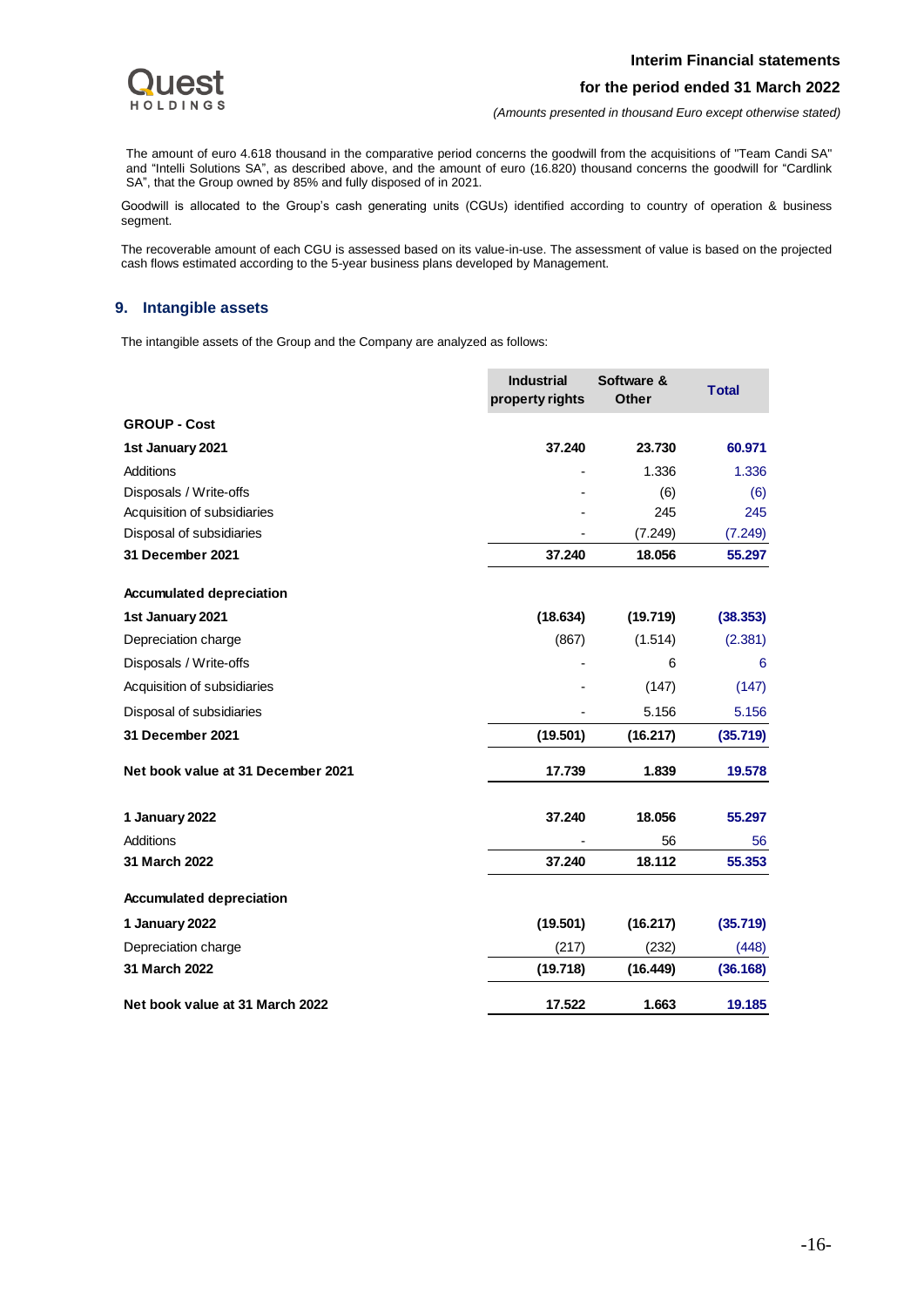

*(Amounts presented in thousand Euro except otherwise stated)*

|                                    | Software &<br><b>Other</b> | <b>Total</b> |
|------------------------------------|----------------------------|--------------|
| <b>COMPANY - Cost</b>              |                            |              |
| 1st January 2021                   | 47                         | 47           |
| 31 December 2021                   | 47                         | 47           |
| <b>Accumulated depreciation</b>    |                            |              |
| 1st January 2021                   | (45)                       | (45)         |
| Depreciation charge                | (2)                        | (2)          |
| 31 December 2021                   | (47)                       | (47)         |
| Net book value at 31 December 2021 | 1                          | 1            |
| 1 January 2022                     | 47                         | 47           |
| 31 March 2022                      | 47                         | 47           |
| <b>Accumulated depreciation</b>    |                            |              |
| 1 January 2021                     | (47)                       | (47)         |
| Depreciation charge                | (0)                        | (0)          |
| 31 March 2022                      | (47)                       | (47)         |
| Net book value at 31 March 2022    | 1                          | 1            |

The amount of euro 17.522 thousand of the unamortized value of intellectual property rights in the group mainly concerns licenses for production of energy from renewable sources. The above amount was determined following the allocations of the acquisition prices of the power plants and is amortized under a useful life of 27 years from the date of commencement of operation of each plant.

## <span id="page-17-0"></span>**10. Investment property**

The change of investment property of the Group is as follows:

|                                      | <b>GROUP</b> |            |  |
|--------------------------------------|--------------|------------|--|
|                                      | 31/3/2022    | 31/12/2021 |  |
| Balance at the beginning of the year | 2.735        | 2.735      |  |
| Fair value adjustments               | ۰            |            |  |
| Balance at the end of the year       | 2.735        | 2.735      |  |

The amount of euro 2.735 thousand concerns the fair value of the subsidiary, "UNISYSTEMS S.A.", land, in Athens, which had been acquired in 2006 with initial intention the construction of offices for self-occupation. In 2007 Management decided not to construct the mentioned offices. Thus, this land is now owned for future appreciation rather than short term disposal and, based on the requirements of IAS 40 «Investment Property», it has been reclassified from Property, plant and equipment to Investment Property.

The fair value measurement conducted at the end of the previous fiscal year 2021 was done following the income approach. (Fair value hierarchy level 3).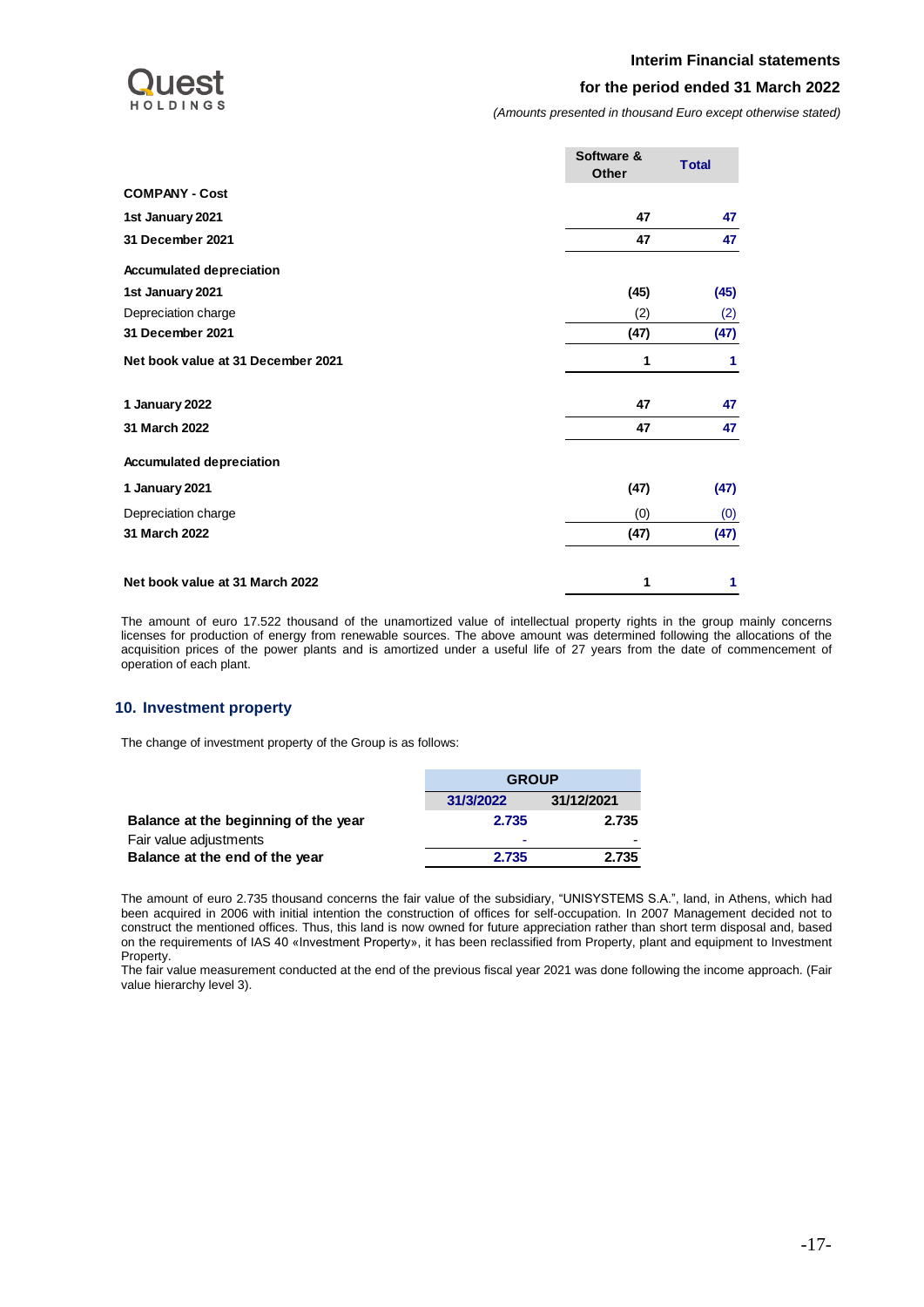

*(Amounts presented in thousand Euro except otherwise stated)*

## <span id="page-18-0"></span>**11. Investments in subsidiaries**

The movement of investments in subsidiaries is as follows:

|                                                                             | <b>COMPANY</b> |            |
|-----------------------------------------------------------------------------|----------------|------------|
|                                                                             | 31/3/2022      | 31/12/2021 |
| Balance at the beginning of the period                                      | 108.908        | 65.053     |
| Impairments (reversal) of Unisystems<br>SMSA & Info Quest Technologies SMSA |                | 52.411     |
| Transfer to assets held for sale                                            |                | (281)      |
| Share capital increase of subsidiaries                                      |                | 50         |
| Capital decrease of subsidiaries                                            | -              | (2.500)    |
| Cardlink disposal                                                           |                | (5.825)    |
| Balance at the end of the period                                            | 108,908        | 108.908    |

The amount of euro 52.411 thousand in prior year concerns reversal of impairment for subsidiaries «Info Quest Technologies S.A.» (euro 13.431 thousand) and «Unisystems S.A.» (euro 38.980) based on the annual impairment review for investments in subsidiaries that was done at the end of the previous fiscal year as per the requirements of IAS 36 – Impairment of assets. Based on the relevant valuations following the DCF method, the recoverable amount of the investments was found to be significantly higher compared to their carrying amount as a direct consequence of their strong financial performance. Following this, Management decided for the reversal of the relevant impairments as of December 31st, 2021.

The amount of euro (5.825) thousand in the previous year relates to the disposal of subsidiary «Cardlink S.A.», whereas the amount of euro (2.500) thousand relates to the share capital decrease with cash return of subsidiary «Unisystems S.A.».

The carrying amounts for Company's investments in subsidiaries are summarized below:

#### **31 March 2022**

| Name                                | Country of<br>incorporation | Cost    | Impairment | Carrying<br>amount | % interest<br>held |
|-------------------------------------|-----------------------------|---------|------------|--------------------|--------------------|
|                                     |                             |         |            |                    |                    |
| UNISYSTEMS SMSA                     | Greece                      | 60.431  |            | 60.431             | 100,00%            |
| <b>ACS SMSA</b>                     | Greece                      | 2.368   |            | 2.368              | 100.00%            |
| <b>ISQUARE SMSA</b>                 | Greece                      | 60      |            | 60                 | 100,00%            |
| <b>QUEST ENERGY S.A.</b>            | Greece                      | 17.168  |            | 17.168             | 100,00%            |
| <b>QUEST onLINE SMSA</b>            | Greece                      | 810     | (810)      | ٠                  | 100.00%            |
| <b>INFO QUEST Technologies SMSA</b> | Greece                      | 25.375  | ۰          | 25.375             | 100,00%            |
| <b>ISTORM SMSA</b>                  | Greece                      | 3.157   |            | 3.157              | 100,00%            |
| <b>CLIMA QUEST SMSA</b>             | Greece                      | 200     |            | 200                | 100,00%            |
| <b>FOQUS SMSA</b>                   | Greece                      | 50      |            | 50                 | 100.00%            |
| Quest international SRL             | Belgium                     | 100     |            | 100                | 100.00%            |
|                                     |                             | 109.718 | (810)      | 108.908            |                    |

# **31 December 2021**

| Name                                | Country of<br>incorporation | Cost    | Impairment               | Carrying<br>amount | % interest<br>held |
|-------------------------------------|-----------------------------|---------|--------------------------|--------------------|--------------------|
|                                     |                             |         |                          |                    |                    |
| UNISYSTEMS SMSA                     | Greece                      | 60.431  |                          | 60.431             | 100,00%            |
| <b>ACS SMSA</b>                     | Greece                      | 2.368   | ۰                        | 2.368              | 100.00%            |
| <b>ISQUARE SMSA</b>                 | Greece                      | 60      | ۰                        | 60                 | 100.00%            |
| <b>QUEST ENERGY S.A.</b>            | Greece                      | 17.168  |                          | 17.168             | 100,00%            |
| QUEST onLINE SMSA                   | Greece                      | 810     | (810)                    | ۰                  | 100,00%            |
| <b>INFO QUEST Technologies SMSA</b> | Greece                      | 25.375  | ۰                        | 25.375             | 100,00%            |
| <b>ISTORM SMSA</b>                  | Greece                      | 3.157   | $\overline{\phantom{a}}$ | 3.157              | 100,00%            |
| CLIMA QUEST SMSA                    | Greece                      | 200     | ۰                        | 200                | 100.00%            |
| <b>FOQUS MAE</b>                    | Greece                      | 50      |                          | 50                 | 100.00%            |
| Quest international SRL             | Belgium                     | 100     |                          | 100                | 100,00%            |
|                                     |                             | 109.718 | (810)                    | 108.908            |                    |

Management have assessed that no further indicators for impairment / reversal of impairment exist for the investments in subsidiaries. Recoverable amounts will be re-assessed at year-end for investment valuation purposes.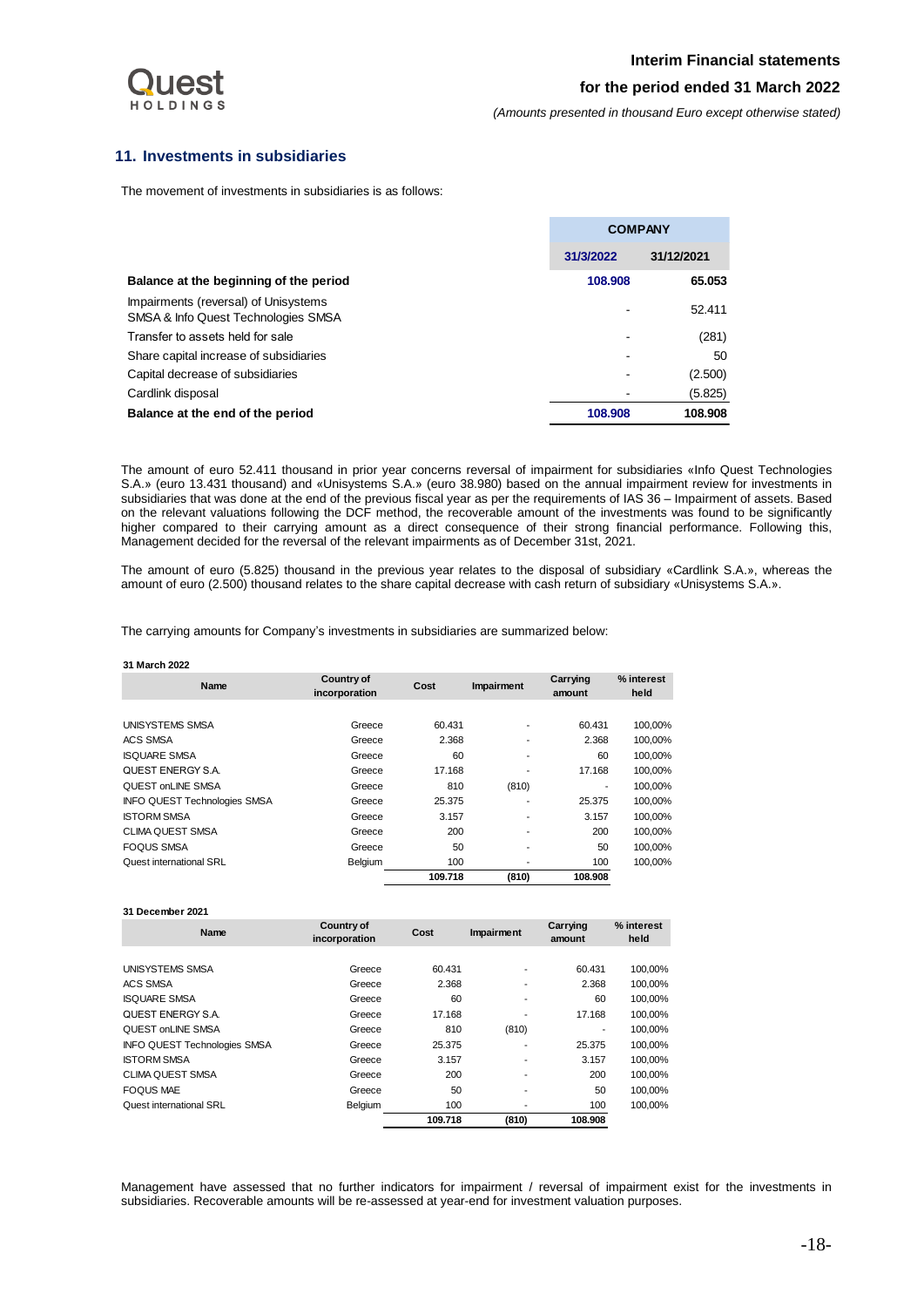

*(Amounts presented in thousand Euro except otherwise stated)*

In addition to the above subsidiaries, the Group consolidated financial statements also include the indirect investments as they are presented below:

- The 100% held subsidiaries of "ACS S.A.": "GPS" and "ACS INVEST UK LIMITED" established in Great Britain.
- The subsidiaries of "Quest Energy S.A.": "Amalia Wind Farm of Viotia S.Α." (100% subsidiary), "Megalo Plai Wind Farm of Viotia S.Α". (100% subsidiary), "Quest Aioliki Livadiou Larisas Ltd" (98.67% subsidiary), "Quest Aioliki Servion Kozanis Ltd" (98.67% subsidiary), "Quest Aioliki Distomou Megalo Plai Ltd" (98.67% subsidiary),"Quest Aioliki Sidirokastrou Hortero Ltd" (98.67% subsidiary), Xilades S.A. (99% subsidiary), Wind Sieben S.A. (100% subsidiary), BETA SUNENERGIA KARVALI S.A. (100% subsidiary), FOS ENERGIA KAVALAS S.A. (100% subsidiary), NUOVO KAVALA PHOTOPOWER S.A. (100% subsidiary), ENERGIA FOTOS BETA XANTHIS S.A. (100% subsidiary), PETROX SOLAR POWER S.A. (100% subsidiary), PHOTOPOWER EVMIRIO BETA S.A. (100% subsidiary), MILOPOTAMOS FOS 2 S.A. (100% subsidiary), ADEPIO Ltd (100% subsidiary), MKVT PC (100% subsidiary) and SUNNYVIEW PC (100% subsidiary).
- The 100% held subsidiary of ADEPIO Ltd: "Kinigos SMSA".
- The 100% held subsidiary of "Unisystems S.A.": "Unisystems Cyprus Ltd" and the 100% subsidiary of the latter: "Unisystems Information Technology Systems SLR" previously known as "Quest Rom Systems Integration & Services Ltd" established in Romania.
- The 100% held subsidiary of "Unisystems SMSA": "Unisystems Luxembourg S.a.r.l." established in Luxembourg.
- The 60% held subsidiary of "Unisystems S.A.": "Intelli solutions S.A."
- The 100% held subsidiary of "iStorm S.A.": "iStorm Cyprus", which is established in Cyprus.
- The 100% held subsidiary of "iSquare S.A.": "iQbility Ltd.".
- The 100% held subsidiary of "Info Quest Technologies S.A.": "Info Quest Technologies Cyprus LTD".

The 100% held subsidiary of "Info Quest Technologies S.A.": "Team Candi S.A.".

## <span id="page-19-0"></span>**12. Investments in associates**

The following table illustrates the investments in associates held by the Group:

|                                      | <b>GROUP</b> |            | <b>COMPANY</b> |            |
|--------------------------------------|--------------|------------|----------------|------------|
|                                      | 31/3/2022    | 31/12/2021 | 31/3/2022      | 31/12/2021 |
| Balance at the beginning of the year | 386          | 94         | ۰              | ٠          |
| Additions                            | 97           | 292        | ۰              | ٠          |
| <b>Balance at the end</b>            | 483          | 386        | ۰              | ٠          |

The investments in associates include NUBIS SA (43,26% interest), that is currently under liquidation, ACS Cyprus LTD (20% interest), Probotek (25% interest) and OPTECHAIN PC (20% interest).

To the extent that there is no material impact on the financial results, the Group may not consolidate all associates under the equity method.

## <span id="page-19-1"></span>**13. Financial assets at fair value through profit and loss**

The financial assets at fair value through profit and loss for the Group and the Company are as follows:

|                                      | <b>GROUP</b>             |            | <b>COMPANY</b> |            |
|--------------------------------------|--------------------------|------------|----------------|------------|
|                                      | 31/3/2022                | 31/12/2021 | 31/3/2022      | 31/12/2021 |
| Balance at the beginning of the year | 737                      | 4.656      | 117            | 3.468      |
| Additions                            | 41                       | 122        |                | 5          |
| Disposals / Write-offs               | (426)                    | (4.558)    |                | (3.867)    |
| Impairment reversal                  | $\overline{\phantom{a}}$ | 511        |                | 509        |
| Revaluation at fair value            |                          |            |                | 2          |
| Other                                |                          | 6          |                |            |
| Balance at the end                   | 352                      | 737        | 117            | 117        |
| Non-current assets                   | 315                      | 700        | 100            | 100        |
| <b>Current assets</b>                | 36                       | 36         | 17             | 17         |
|                                      | 351                      | 737        | 117            | 117        |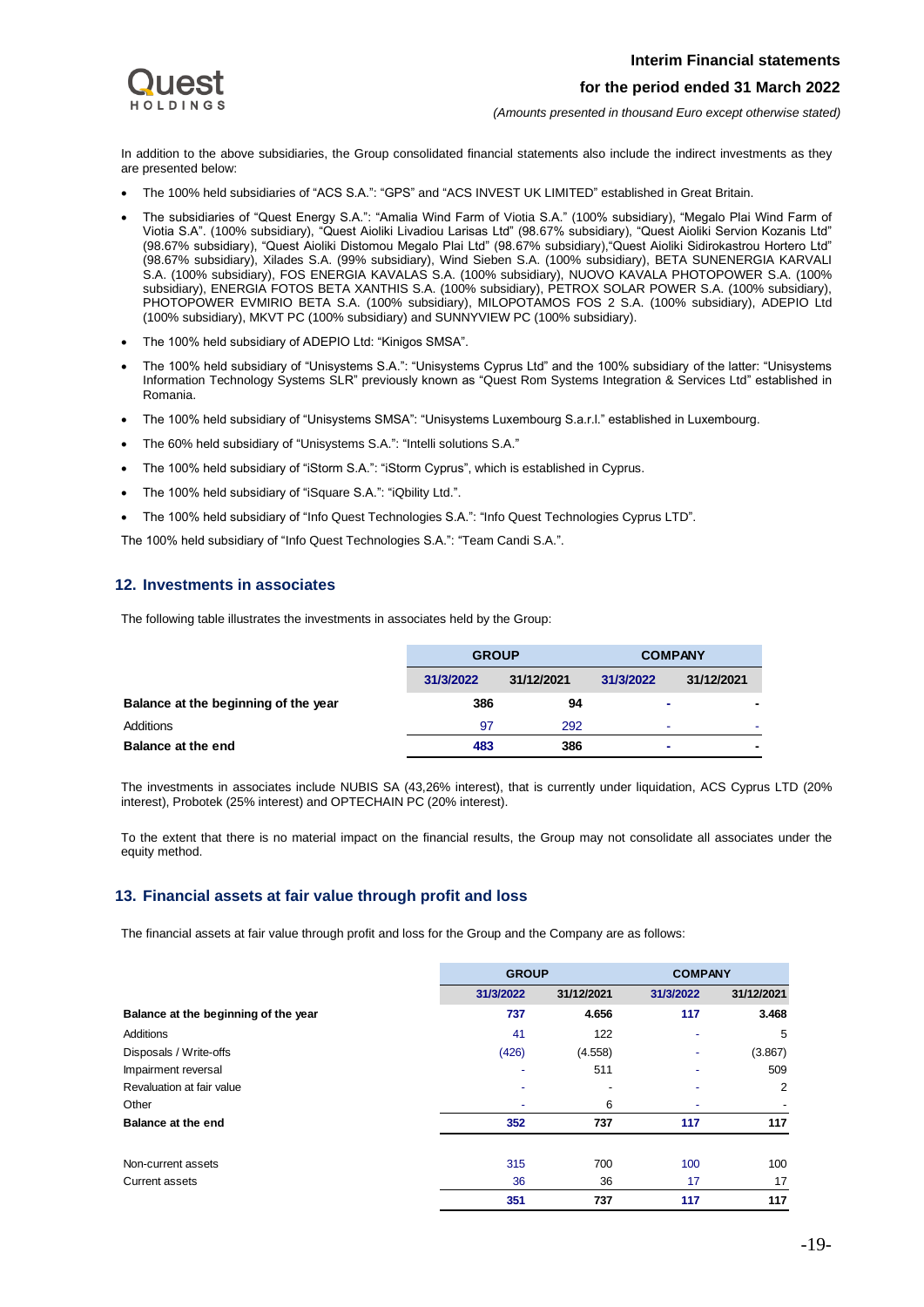

*(Amounts presented in thousand Euro except otherwise stated)*

The amount of euro 426 thousand concerns disposal of stake in company Accusonus, that was held by the indirect participation of company iQbility, against a consideration of euro 1.652 thousand. From this transaction, a profit of euro 1.226 thousand arose for the Group that has been presented under Other Profit / (Loss) (Note 29).

In prior year, the Company disposed of a share 12.5% in company "TEKA Systems SA" against a consideration of euro 2.500 thousand. From this transaction, a profit of euro 960 thousand arose for the Group that has been presented under Other Profit / (Loss) (Note 29).

## <span id="page-20-0"></span>**14. Share capital**

The share capital is as follows:

|                  | Number of shares | Ordinary shares Share premium |                          | <b>Total</b> |
|------------------|------------------|-------------------------------|--------------------------|--------------|
| 1st January 2021 | 35.740.896       | 47.535                        | $\overline{\phantom{a}}$ | 47.535       |
| 31 December 2021 | 35.740.896       | 47.535                        | $\blacksquare$           | 47.535       |
| 1 January 2022   | 35.740.896       | 47.535                        | $\overline{\phantom{a}}$ | 47.535       |
| Split of shares  | 71.481.792       | (357)                         |                          | (357)        |
| 31 March 2022    | 107.222.688      | 47.178                        | ۰                        | 47.178       |

The Extraordinary General Meeting of the Company's shareholders, held on 28.02.2022, decided inter alia for the reduction of the nominal share value from euro 1,33 to euro 0,44 and the simultaneous increase of the total number of shares from 35.740.896 to 107.222.688 common registered voting shares (split). The 71.481.792 new shares were distributed free‐of‐charge to the shareholders of the Company in ratio of 2 new common registered shares for each 1 old common registered share. Following the above change, the share capital of the Company now amounts to euro 47.177.982,72, divided into 107.222.688 common registered voting shares with a nominal value of euro 0,44 each. At the same time, a special purpose reserve was formed, according to art. 31 par. 2 of Law 4548/2018 amounting to euro 357 thousand for the purpose of rounding off the new nominal value of the share.

## <span id="page-20-1"></span>**15. Borrowings**

The borrowings for the Group and the Company are analyzed as follows:

|                                     | <b>GROUP</b> |            | <b>COMPANY</b> |            |
|-------------------------------------|--------------|------------|----------------|------------|
|                                     | 31/3/2022    | 31/12/2021 | 31/3/2022      | 31/12/2021 |
| Non-current borrowings              |              |            |                |            |
| <b>Bank borrowings</b>              | 2.330        | 2.097      |                |            |
| <b>Bonds</b>                        | 39.755       | 42.208     |                |            |
| <b>Total non-current borrowings</b> | 42.085       | 44.305     |                |            |
| <b>Current borrowings</b>           |              |            |                |            |
| <b>Bank borrowings</b>              | 13.207       | 14.247     |                |            |
| <b>Bonds</b>                        | 9.108        | 19.915     |                | 11.990     |
| Other borrowings (Factoring)        | 8.921        | 3          |                |            |
| <b>Total current borrowings</b>     | 31.236       | 34.165     |                | 11.990     |
| <b>Total borrowings</b>             | 73.320       | 78.469     |                | 11.990     |

The Group and the Company hold revolving credit facilities with financial institutions amounting to euro 189 million and euro 5,5 million respectively. The fair value of the borrowings approximates their book value at the end of the reporting period for both the Group and the Company.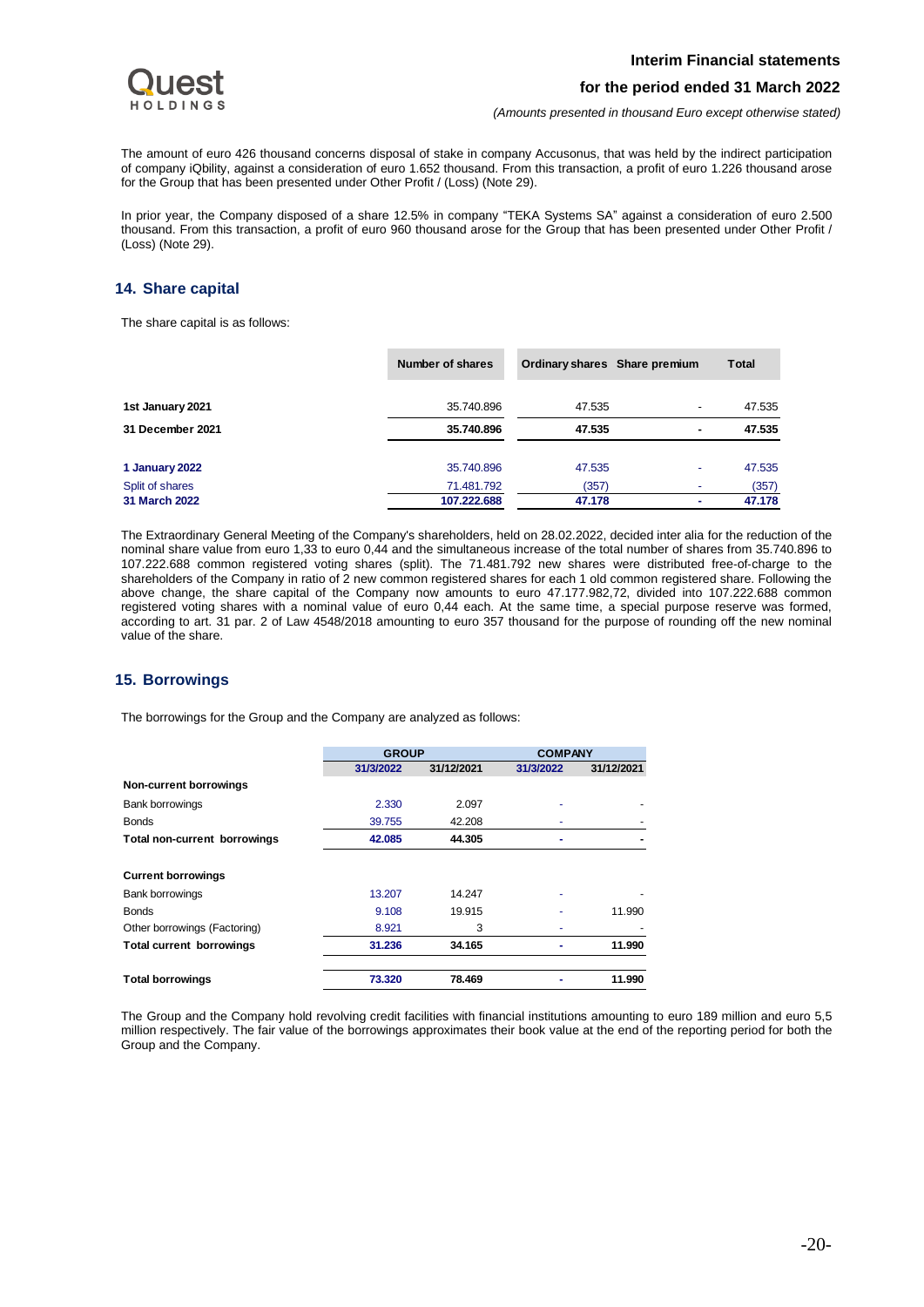

The movement of borrowings during the reporting period is analyzed as follows:

|                                        | <b>GROUP</b> |            | <b>COMPANY</b> |            |
|----------------------------------------|--------------|------------|----------------|------------|
|                                        | 31/3/2022    | 31/12/2021 | 31/3/2022      | 31/12/2021 |
| Balance at the beginning of the period | 78.469       | 86.627     | 11.990         | 11.977     |
| Repayment of borrowings                | (13.783)     | (10.643)   | (11.990)       |            |
| Proceeds from borrowings               | 7.681        | 13.485     |                | 13         |
| Acquisition of subsidiaries            |              | (11.000)   |                |            |
| Disposal of subsidiaries               | 953          | ۰          |                |            |
| Balance at the end of the period       | 73.320       | 78.469     |                | 11.990     |

The Company and the Group are not exposed to foreign exchange risk since borrowings are denominated in Euro.

The expiration dates for non-current borrowings are further presented below:

|                       | <b>GROUP</b> |            | <b>COMPANY</b> |                          |
|-----------------------|--------------|------------|----------------|--------------------------|
|                       | 31/3/2022    | 31/12/2021 | 31/3/2022      | 31/12/2021               |
| Between 1 and 2 years | 7.704        | 7.174      | ۰              |                          |
| Between 2 and 3 years | 11.798       | 8.084      |                | $\overline{\phantom{a}}$ |
| Between 3 and 5 years | 12.183       | 18.536     | ۰              | $\overline{\phantom{a}}$ |
| Over 5 years          | 10.399       | 10.511     | ۰              | -                        |
|                       | 42.085       | 44.305     | ۰              | $\overline{\phantom{0}}$ |

However, both the Company and the Group are exposed to interest rate risk which may potentially affect their financial position and cash flows. Borrowing costs may therefore fluctuate because of changes in interest rates.

#### **Bond Loans**

#### **The Company**

On July 27, 2020, Quest Holdings S.A. entered a bond loan with ALPHA BANK amounting to Euro 12,000 thousand, in accordance with the provisions of Law 4548/2018 and Law 3156/2003. ALPHA BANK SA was appointed as loan administrator and Representative of Bondholders and Bond issuers. The Company fully repaid the loan within February 2022.

### **Wind Sieben S.M.S.A.**

On April 24th, 2019, the subsidiary "Wind Sieben S.A." entered a Bond Loan with Alpha Bank, amounting to 3.500 thousand Euro. The repayment of the loan will be made in 26 quarterly instalments commencing on 30/6/2019, and the last instalment amounting to 334 thousand Euro will be repaid according to the repayment plan on 30/6/2025. To meet the terms of the borrowing, the company must achieve on an annual basis the debt service ratio defined as interest before interest and amortization on net financial expenses plus loans paid (DSCR)> 1,25. The Company at the end of both the previous and the current period meets the above ratio.

#### **Kinigos S.A.**

On September 28, 2020, the subsidiary "Kinigos S.A." entered a Bond Loan with National Bank of Greece, amounting to 18.070 thousand Euro. The repayment of the loan will be made in 22 six-month instalments commencing on 31/12/2020. To meet the terms of the borrowing, the company must achieve on an annual basis the debt service ratio defined as interest before interest and amortization on net financial expenses plus loans paid (DSCR) > 1,1. The company at the end of both the previous and the current period meets the above ratio.

#### **Info Quest Technologies S.M.S.A.**

The subsidiary «Info Quest Technologies S.A.» on July 27, 2020 entered into a Bond loan with Alpha bank amounting to euro 10.000 thousand. The duration of the loan is five years and the last installment of the loan will be on 27/7/2025.

In addition, the subsidiary «Info Quest Technologies S.A.» on July 30, 2020 entered into a Bond loan with the National Bank amounting to 10.000 thousand euro. The duration of the loan is five years and the last installment of the loan will be on 2727/2025.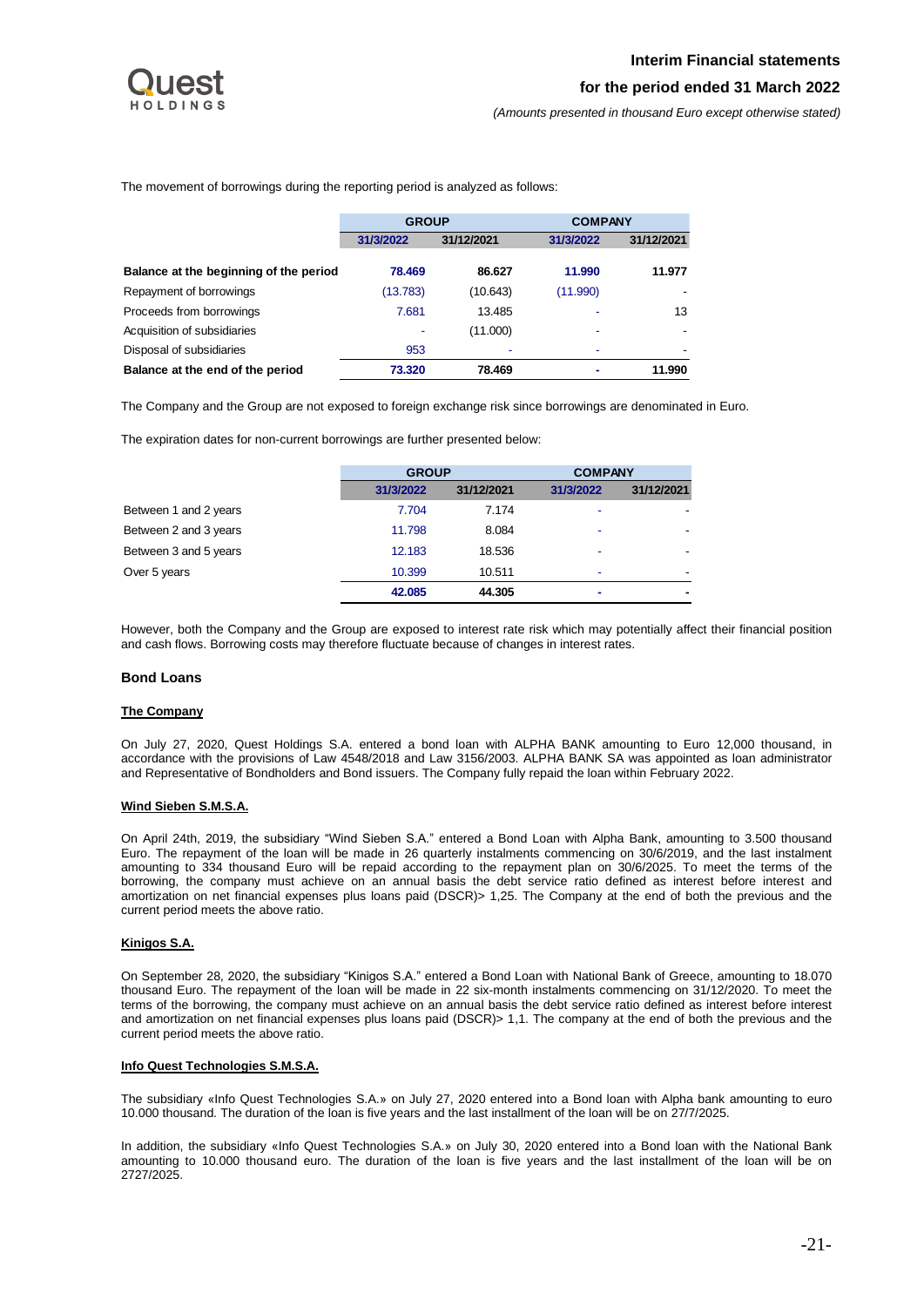

*(Amounts presented in thousand Euro except otherwise stated)*

#### **Quest Energy S.M.S.A.**

The subsidiary «Quest Energy S.A.» on November 17, 2020 entered into a Bond loan with Alpha bank amounting to 3.000 thousand euro. The repayment of the loan will be made in 14 three-months instalments commencing on 17/2/2021. To meet the terms of the borrowing, the company must achieve on an annual basis the debt service ratio defined as interest before interest and amortization on net financial expenses plus loans paid (DSCR)> 1,25. The company at the end of both the previous and the current period meets the above ratio.

#### **Beta Sunenergia Karvali S.M.S.A.**

The subsidiary «Beta Sunenergia Karvali S.A.» on April 12, 2021 entered into a Bond Loan with Piraeus Bank amounting to Euro 1.280 thousand. The duration of the loan is seven years and the last instalment of the loan will be paid on 31/12/2028. To meet the terms of the borrowing, the company must achieve on an annual basis the debt service ratio defined as interest before interest and amortization on net financial expenses plus loans paid (DSCR)> 1,1. The company at the end of both the previous and the current period meets the above ratio.

#### **Nuovo Kavala Phottopower S.M.S.A.**

The subsidiary «Nuovo Kavala Phottopower S.A.» on April 12, 2021 entered into a Bond Loan with Piraeus Bank in the amount of 1.311 thousand euro. The duration of the loan is seven years and the last instalment of the loan will be paid on 31/12/2028. To meet the terms of the borrowing, the company must achieve on an annual basis the debt service ratio defined as interest before interest and amortization on net financial expenses plus loans paid (DSCR)> 1,1. The company at the end of both the previous and the current period meets the above ratio.

#### **Petrox Solar Power S.M.S.A.**

The subsidiary «Petrox Solar Power S.A.» on April 12, 2021 entered into a Bond Loan with Piraeus Bank amounting to Euro 1.327 thousand. The duration of the loan is seven years and the last instalment of the loan will be paid on 31/12/2028. To meet the terms of the borrowing, the company must achieve on an annual basis the debt service ratio defined as interest before interest and amortization on net financial expenses plus loans paid (DSCR)> 1,1. The company at the end of both the previous and the current period meets the above ratio.

#### **Phottopower Evmirio Beta S.M.S.A.**

The subsidiary «Phottopower Evmirio Beta S.A.» on April 20, 2021 entered into a Bond Loan with Piraeus Bank in the amount of 1.338 thousand. The duration of the loan is seven years and the last instalment of the loan will be paid on 31/12/2028. To meet the terms of the borrowing, the company must achieve on an annual basis the debt service ratio defined as interest before interest and amortization on net financial expenses plus loans paid (DSCR)> 1,1. The company at the end of both the previous and the current period meets the above ratio.

#### **Energy Beta Xanthi S.M.S.A.**

The subsidiary «Energy Beta Xanthi S.A.» on April 14, 2021 entered into a Bond Loan with Piraeus Bank amounting to euro 1.363 thousand. The duration of the loan is seven years and the last instalment of the loan will be paid on 31/12/2028. To meet the terms of the borrowing, the company must achieve on an annual basis the debt service ratio defined as interest before interest and amortization on net financial expenses plus loans paid (DSCR)> 1,1. The company at the end of both the previous and the current period meets the above ratio.

## **Mylopotamos fos 2 S.M.S.A.**

The subsidiary «Mylopotamos Fos 2 S.A.» on April 14, 2021 entered into a Bond Loan with Piraeus Bank amounting to Euro 1.287 thousand. The duration of the loan is seven years and the last instalment of the loan will be paid on 31/12/2028. To meet the terms of the borrowing, the company must achieve on an annual basis the debt service ratio defined as interest before interest and amortization on net financial expenses plus loans paid (DSCR)> 1,1. The company at the end of both the previous and the current period meets the above ratio.

#### **Fos energia Kavala S.M.S.A.**

The subsidiary «Fos Energia Kavala S.A.» on April 14, 2021 entered into a Bond Loan with Piraeus Bank amounting to 1.319 thousand euro. The duration of the loan is seven years and the last instalment of the loan will be paid on 31/12/2028. To meet the terms of the borrowing, the company must achieve on an annual basis the debt service ratio defined as interest before interest and amortization on net financial expenses plus loans paid (DSCR)> 1,1. The company at the end of both the previous and the current period meets the above ratio.

## **Xylades Energy S.A.**

The subsidiary «Xylades Energeiaki S.A.» on June 18, 2021 concluded a Bond Loan with Eurobank Bank amounting to Euro 1.310 thousand. The duration of the loan is five years and the last instalment of the loan will be paid on 31/03/2026. To meet the terms of the borrowing, the company must achieve on an annual basis the debt service ratio defined as interest before interest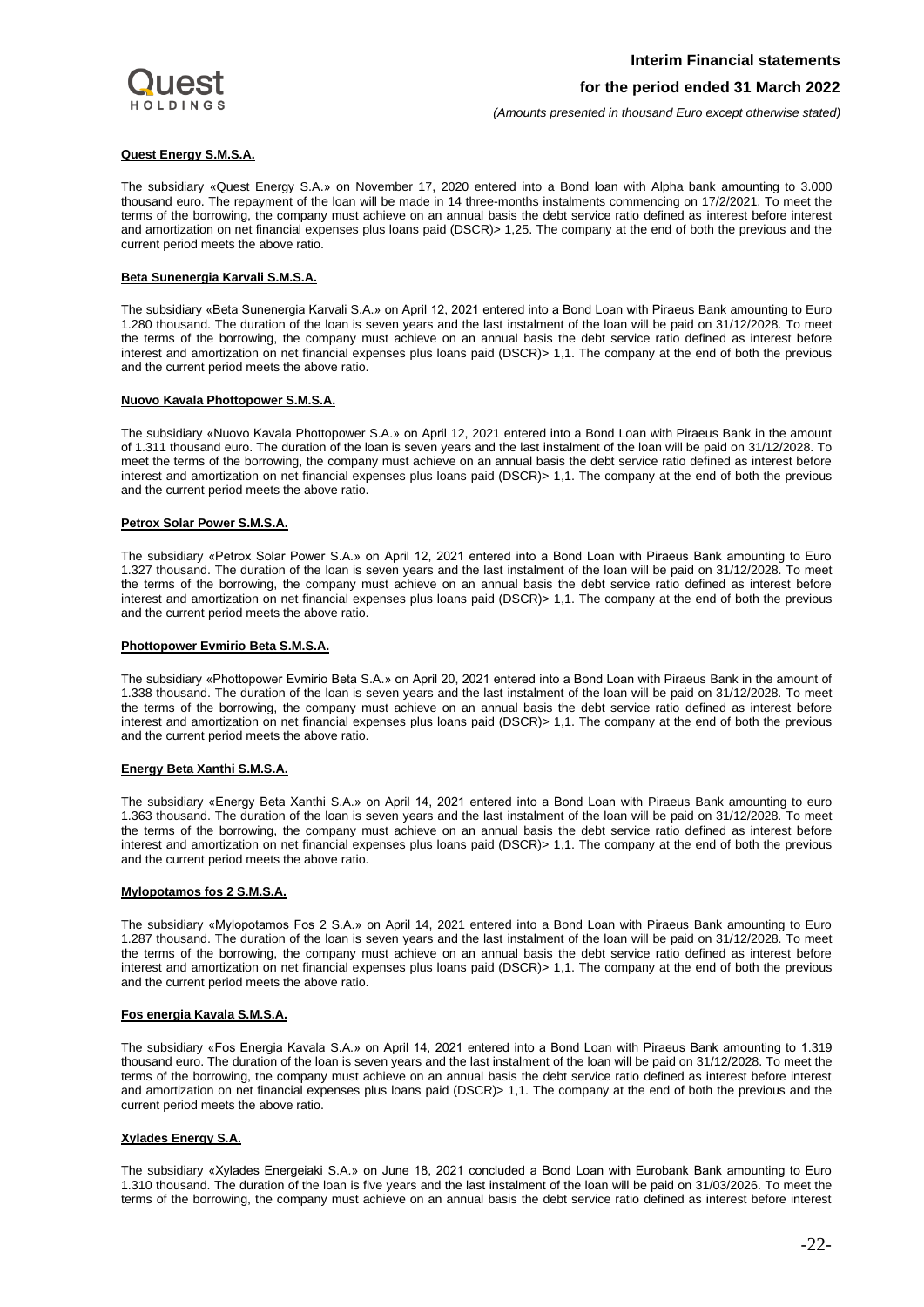*(Amounts presented in thousand Euro except otherwise stated)*

and amortization on net financial expenses plus loans paid (DSCR) > 1,1. The company at the end of both the previous and the current period meets the above ratio.

## <span id="page-23-0"></span>**16. Contingent assets and liabilities**

The Group and the Company have contingent liabilities arising from bank and other guarantees and other matters that have arisen in the ordinary course of business and are not anticipated to materialize.

The contingent liabilities are analysed as follows:

|                                                                 | <b>GROUP</b> |            |           | <b>COMPANY</b> |
|-----------------------------------------------------------------|--------------|------------|-----------|----------------|
|                                                                 | 31/3/2022    | 31/12/2021 | 31/3/2022 | 31/12/2021     |
| Letters of quarantee to customers securing contract performance | 36.663       | 35.995     | 8.125     | 8.125          |
| Letters of guarantee for participation in tenders               | 3.324        | 3.320      |           |                |
| Letters of guarantee for advances                               | 4.574        | 4.074      |           |                |
| Letters of quarantee to banks on behalf of subsidiaries         | 43.440       | 43.440     | 43.440    | 43.440         |
| Letters of quarantee to creditors on behalf of subsidiaries     | 20.696       | 20.383     | 20.696    | 20.383         |
| Other                                                           | 35.433       | 22.312     |           |                |
|                                                                 | 144.130      | 129.524    | 72.261    | 71.948         |

In addition to the above, the following specific issues should be noted:

The tax obligations of the Group are not final since there are fiscal periods which have not been inspected by the tax authorities. The open tax years for each Group entity are further presented under Note 23.

The Company acts as guarantor for the bank loans of several Group entities.

Furthermore, there are various legal cases against Group entities from which however no additional material exposure exists as per Management's latest assessment, apart from the amounts already provided for by Management in the condensed financial statements for the period ended March 31<sup>st</sup>, 2022.

## <span id="page-23-1"></span>**17. Collaterals**

At the end of the closing period, the following collaterals for Group entities exist:

#### **QUEST ENERGY S.A.**

The company "QUEST ENERGY S.A." has concluded on November 17, 2020 9-year Bond Loan Agreement with ALPHA BANK amounting to euro 3,000 thousand. The current outstanding amount amounts to euro 2,666 thousand, to cover which a Pledge Agreement has been concluded on Bonds.

#### **Xylades Energy .S.A.**

The company "Xylades Energeiaki S.A." has concluded on May 11, 2012 10-year Debt Loan Agreement with TT (Eurobank), amounting to € 2,548 thousand. The current outstanding amount is euro 318 thousand, to cover which has been concluded from July 23, 2012 Pledge Agreement on Law 2844/2000, based on which the fixed equipment of the said company has been pledged.

on June 18, 2021 5-year Bond Loan Agreement, with Eurobank Bank amounting to euro 1,310 thousand. The current outstanding amount amounts to euro 1.280 thousand and has been secured with the from 18 June 2021 Pledge Agreement (Law 2844/2000) concluded.

#### **Wind Sieben S.A.**

The company "Wind Sieben S.A." has concluded:

- from April 24, 2019 6-year Bond Loan Agreement with ALPHA BANK amounting to € 3,500 thousand. The current outstanding amount amounts to euro 1.979 thousand and it has been secured with the following:

a The Pledge Agreement from April 24, 2019 (Law 2844/2000), based on which the fixed equipment of the said company has been pledged and

b The Pledge Agreement from April 24, 2019 on Bonds.

#### **Fos Energy Kavala S.A.**

The company "Fos Energy Kavala M.A.E." has concluded:

- the seven-year Bond Loan Agreement with Piraeus Bank amounting to euro 1,319 thousand from April 12, 2021. The current outstanding amount amounts to euro 1,181 thousand and it has been secured with the following:

a The Pledge Agreement dated 12 April 2021 (Law 2844/2000), under which the fixed equipment of the company in question has been pledged and

b The from April 12, 2021 Pledge Supply Agreement on Bonds.

#### **Mylopotamos Fos 2 S.A.**

The company "Mylopotamos Fos 2 S.A." has concluded:

- the 7-year Bond Loan Agreement with Piraeus Bank amounting to euro 1,287 thousand from April 12, 2021. The current,

outstanding amount amounts to euro 1,153 thousand and it has been secured with the following:

a The Pledge Agreement dated 12 April 2021 (Law 2844/2000), under which the fixed equipment of the company in question has been pledged and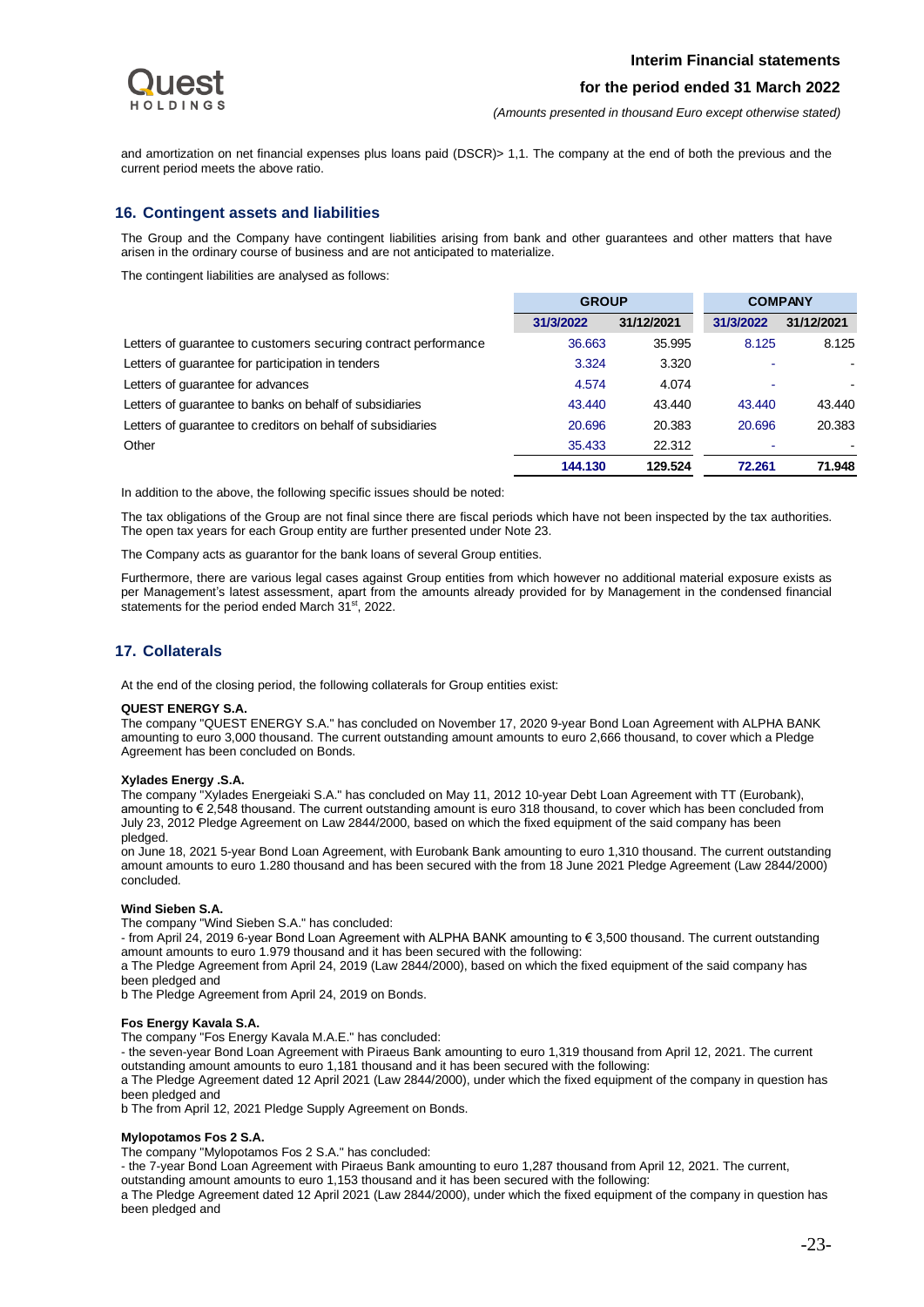

*(Amounts presented in thousand Euro except otherwise stated)*

b The from April 12, 2021 Pledge Supply Agreement on Bonds.

#### **Fos Energy Beta Xanthi S.A.**

The company "Light Energy Beta Xanthi S.A." has concluded:

- the 7-year Bond Loan Agreement with Piraeus Bank from 12 April 2021 in the amount of € 1,363 thousand. The current

outstanding amount amounts to euro 1.215 thousand and it has been secured with the following:

a The Pledge Agreement dated 12 April 2021 (Law 2844/2000), under which the fixed equipment of the company in question has been pledged and

b The from April 12, 2021 Pledge Supply Agreement on Bonds.

#### **Phottopower Evmirio Beta S.A.**

The company "Phottopower Evmirio Beta S.A." has concluded:

- the 7-year Bond Loan Agreement with Piraeus Bank from 12 April 2021 in the amount of euro 1.338 thousand. The current outstanding amount amounts to euro 1.197 thousand and it has been secured with the following:

a The Pledge Agreement dated 12 April 2021 (Law 2844/2000), under which the fixed equipment of the company in question has been pledged and

b The from April 12, 2021 Pledge Supply Agreement on Bonds.

#### **Petrox Solar Power S.A.**

The company "Petrox Solar Power S.A." has concluded:

- the 7-year Bond Loan Agreement with Piraeus Bank from 12 April 2021 in the amount of € 1,327 thousand. The current outstanding amount amounts to euro 1,187 thousand and it has been secured with the following:

a The Pledge Agreement dated 12 April 2021 (Law 2844/2000), under which the fixed equipment of the company in question has been pledged and

b The from April 12, 2021 Pledge Supply Agreement on Bonds.

#### **Nuovo Kavala Phottopower S.A.**

The company "Nuovo Kavala Phottopower M.A.E." has concluded: - the 7-year Bond Loan Agreement with Piraeus Bank from 12 April 2021 in the amount of € 1,311 thousand. The current

outstanding amount amounts to euro 1.173 thousand and it has been secured with the following:

a The Pledge Agreement dated 12 April 2021 (Law 2844/2000), under which the fixed equipment of the company in question has been pledged and

b The from April 12, 2021 Pledge Supply Agreement on Bonds.

#### **Beta Sunenergia Karvali S.A.**

The company "Beta Sunenergia Karvali M.A.E." has concluded:

- the 7-year Bond Loan Agreement with Piraeus Bank from 12 April 2021 in the amount of € 1,280 thousand. The current

outstanding amount amounts to euro 1.147 thousand and it has been secured with the following:

a The Pledge Agreement dated 12 April 2021 (Law 2844/2000), under which the fixed equipment of the company in question has been pledged and

b The from April 12, 2021 Pledge Supply Agreement on Bonds.

#### **Kinigos S.A.**

The company "Kynigos S.A." has concluded:

- the September 11, 2020 11-year Bond Loan Agreement with the National Bank of Greece amounting to euro 18.070 thousand. The current outstanding amount amounts to euro 15.641 thousand and it has been secured with the following:

a The Pledge Agreement from September 28, 2020 (Law 2844/2000), on the basis of which the fixed equipment of the company in question has been pledged and

b The Pledge Agreement from 28 September 2020 on Bonds.

<span id="page-24-0"></span>Part of the borrowings of the Group's subsidiaries are secured with guarantees provided by the Company.

## **18. Commitments**

#### **Capital commitments**

At the reporting date March 31<sup>st</sup>, 2022, there are no capital expenditures that have been concluded for the Group or the Company.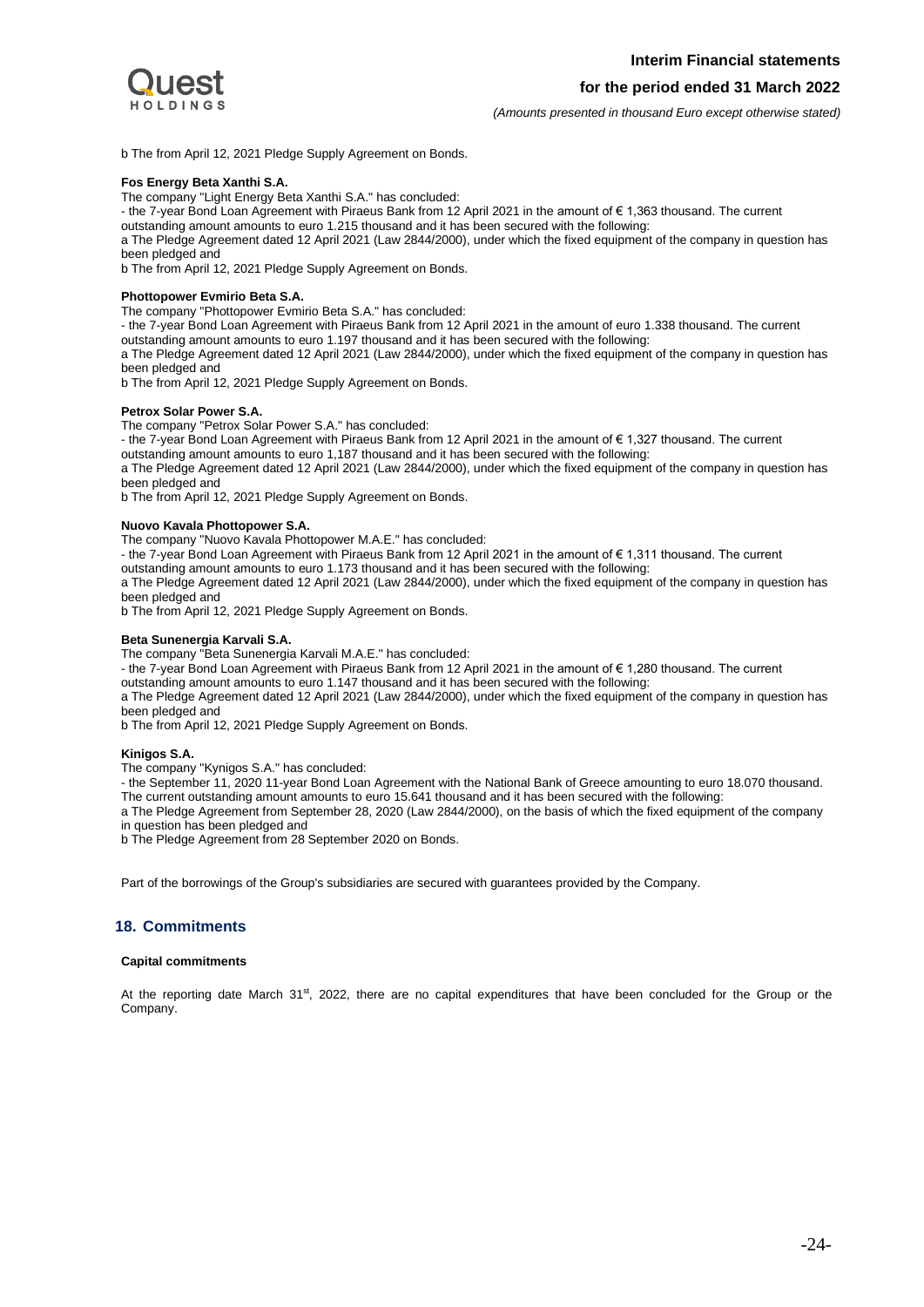

## <span id="page-25-0"></span>**19. Income tax**

Income tax expense of the Group and Company for the period ended March 31st, 2022 and March 31st, 2021 respectively was:

|              |                          |                                                           | <b>GROUP</b> |                         |                                                           |              |
|--------------|--------------------------|-----------------------------------------------------------|--------------|-------------------------|-----------------------------------------------------------|--------------|
|              | Continued<br>operations  | 01/01/2022-31/3/2022<br><b>Discontinued</b><br>operations | <b>Total</b> | Continued<br>operations | 01/01/2021-31/3/2021<br><b>Discontinued</b><br>operations | <b>Total</b> |
| Current tax  | (4.127)                  | $\overline{\phantom{0}}$                                  | (4.127)      | (3.987)                 | 136                                                       | (3.851)      |
| Deferred tax | 438                      |                                                           | 439          | 1.223                   | (82)                                                      | 1.141        |
| Total        | (3.689)                  | 1                                                         | (3.688)      | (2.765)                 | 55                                                        | (2.710)      |
|              |                          | <b>COMPANY</b>                                            |              |                         |                                                           |              |
|              | 01/01/2022-<br>31/3/2022 | 01/01/2021-<br>31/3/2021                                  |              |                         |                                                           |              |
| Deferred tax | (9)                      | (11)                                                      |              |                         |                                                           |              |
| Total        | (9)                      | (11)                                                      |              |                         |                                                           |              |

Regarding the Company's subsidiaries located abroad, the respective local tax rates are applied for the calculation of the current income tax. The tax on the Company's pre-tax profits differs from the theoretical amount that would result if we used the weighted average tax rate of the country of origin of each company.

Based on Law 4799/2021 the tax rate applicable for legal entities is reduced by 2% (from 24% to 22%) for the taxable income of fiscal year 2021 onwards.

## <span id="page-25-1"></span>**20. Dividends**

The Company, as ratified by the Annual General Meeting of 18/06/2021, distributed part of retained earnings from previous years, amounting to euro 10.706 thousand (euro 0,30 gross amount per share and euro 0,285 net amount after 5% withholding tax) after excluding the treasury shares held by the Company.

In addition to the above, the Company, based on the decision of its Board of Directors dated October 21, 2021 and following the successful completion of the sale of its participation in the subsidiary Cardlink SA and the authorization of the financial statements for the 9-month period of 2021, distributed a total amount of euro 44,6 million to its shareholders as temporary dividend from the sale proceeds (euro 1,25 gross amount per share). The dividend cut-off date was the February 7<sup>th</sup>, 2022.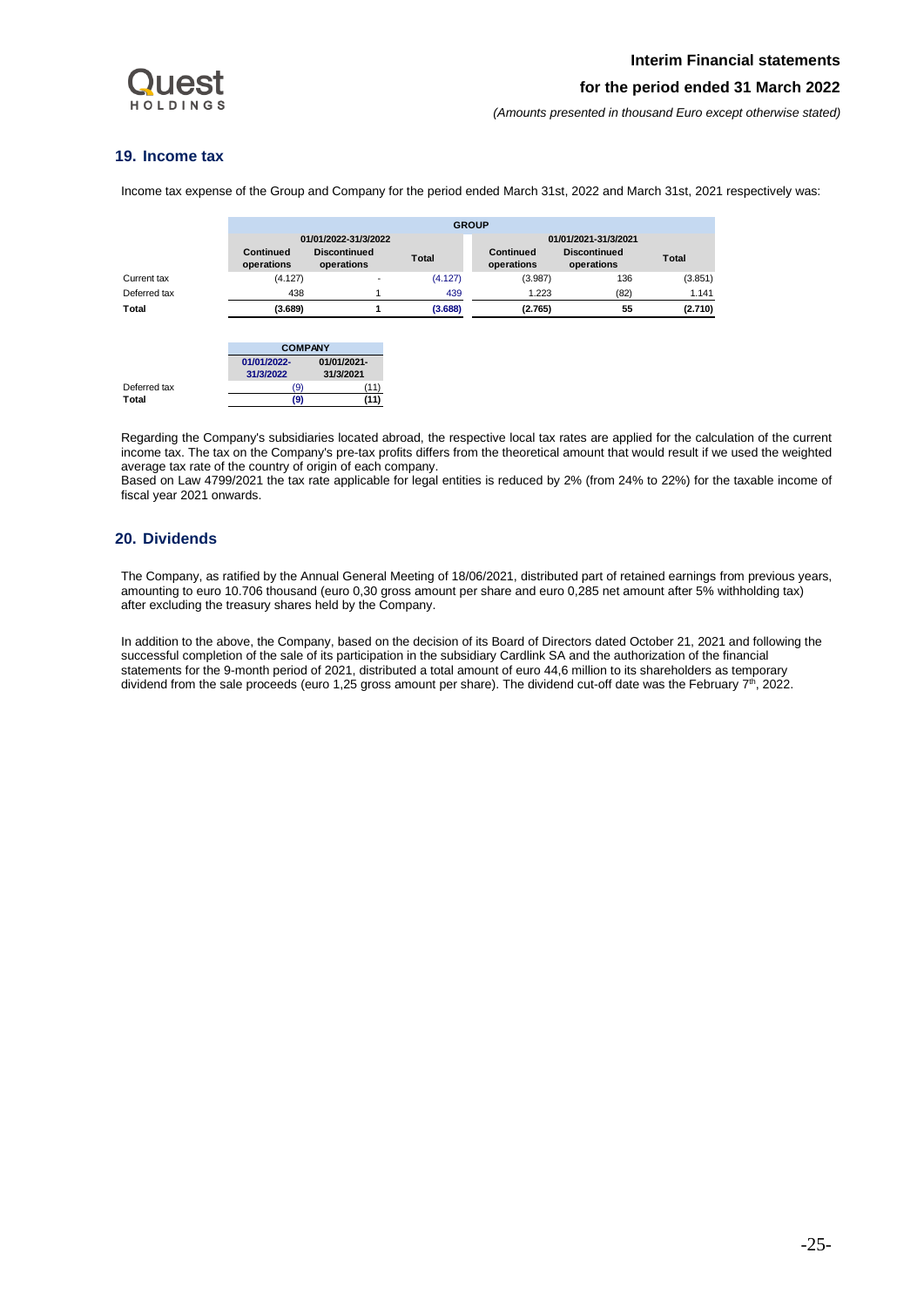

# <span id="page-26-0"></span>**21. Related party transactions**

The following transactions were carried out with related parties:

|                                                   | <b>GROUP</b>             |                          | <b>COMPANY</b>           |                          |
|---------------------------------------------------|--------------------------|--------------------------|--------------------------|--------------------------|
|                                                   | 01/01/2022-<br>31/3/2022 | 01/01/2021-<br>31/3/2021 | 01/01/2022-<br>31/3/2022 | 01/01/2021-<br>31/3/2021 |
| i) Sales of goods and services                    |                          |                          |                          |                          |
| Sales of goods to:                                | 469                      | 2.100                    |                          |                          |
| - Other related parties                           | 469                      | 2.100                    |                          |                          |
| Sales of services to:                             | 569                      | 169                      | 351                      | 353                      |
| -Unisystems Group                                 | ٠                        |                          | 134                      | 136                      |
| -Info Quest Technologies                          |                          |                          | 48                       | 42                       |
| -ACS                                              |                          |                          | 73                       | 73                       |
| -iStorm                                           |                          |                          | 4                        | 4                        |
| -iSquare                                          |                          |                          | 45                       | 45                       |
| - Other direct subsidiaries                       |                          |                          | 46                       | 50                       |
| - Other related parties                           | 569                      | 169                      | 1                        | 2                        |
| <b>Dividends</b>                                  | ۰                        |                          | 11.429                   |                          |
| -Info Quest Technologies                          |                          |                          | 2.000                    |                          |
| -ACS                                              |                          |                          | 7.029                    |                          |
| -iSquare                                          |                          |                          | 2.400                    |                          |
|                                                   | 1.038                    | 2.269                    | 11.780                   | 352                      |
| ii) Purchases of goods and services               |                          |                          |                          |                          |
| Purchases of goods from:                          |                          |                          |                          |                          |
| Purchases of services from:                       | 665                      | 290                      | 39                       | 26                       |
| -Unisystems                                       |                          |                          | $\overline{\mathbf{4}}$  | $\overline{2}$           |
| -Info Quest Technologies                          |                          |                          | 10                       | 10                       |
| - Other related parties                           | 665                      | 290                      | 24                       | 14                       |
|                                                   | 665                      | 290                      | 39                       | 25                       |
| iii) Benefits to management                       |                          |                          |                          |                          |
| Salaries and other short-term employment benefits | 2.974                    | 1.610                    | 147                      | 105                      |
|                                                   | 2.974                    | 1.610                    | 147                      | 105                      |

**iv) Period end balances from sales-purchases of goods / services / dividends** 

|                                                | <b>GROUP</b> |            | <b>COMPANY</b> |            |
|------------------------------------------------|--------------|------------|----------------|------------|
|                                                | 31/3/2022    | 31/12/2021 | 31/3/2022      | 31/12/2021 |
| Receivables from related parties:              |              |            |                |            |
| -Unisystems                                    |              |            | 109            | 110        |
| -Info Quest Technologies                       |              |            | 2.030          | 2.021      |
| -ACS                                           |              |            | 22             | 22         |
| -iSquare                                       |              |            | 19             | 19         |
| - Other direct subsidiaries                    |              |            | 2.270          | 2.270      |
| - Other related parties                        | 3.564        | 3.463      | 16             | 16         |
|                                                | 3.564        | 3.463      | 4.467          | 4.457      |
| <b>Obligations to related parties:</b>         |              |            |                |            |
| -Info Quest Technologies                       |              |            | 3              | 3          |
| -ACS                                           |              |            | $\overline{2}$ | 13         |
| - Other related parties                        | 106          | 138        | 4              | 5          |
|                                                | 106          | 138        | 9              | 22         |
| v) Receivables from management and BOD members |              |            |                |            |
| vi) Payables to management and BOD members     |              |            |                |            |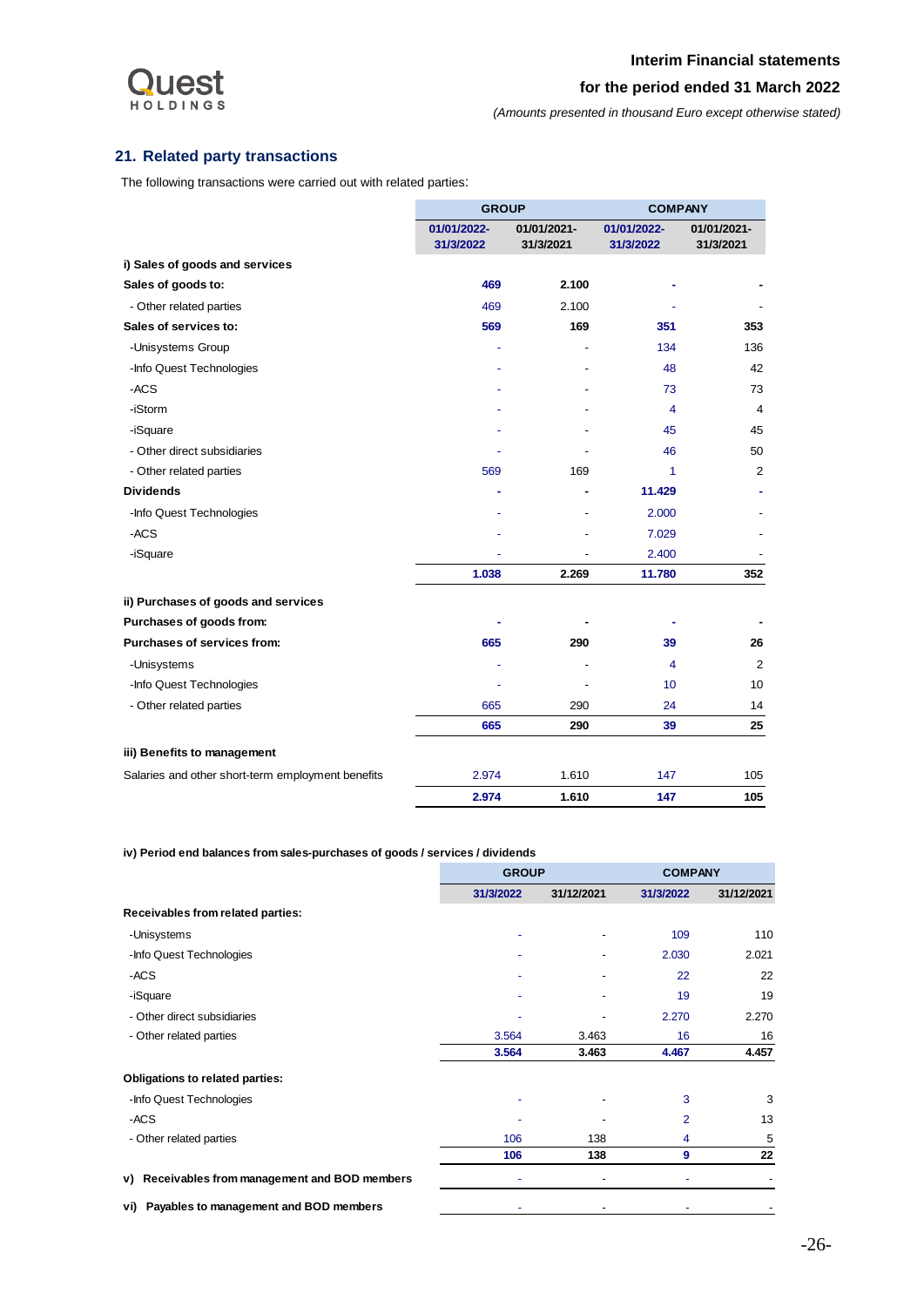

*(Amounts presented in thousand Euro except otherwise stated)*

Under category 'Other related parties', balances and transactions with related party 'BriQ Properties REIC' are included. BriQ Properties, that was a subsidiary of the Company till July 31<sup>st</sup>, 2017, is currently being controlled by the same shareholders that control the Company and therefore still falls under the definition of related party as per IAS 24. BriQ Properties has significant volume of transactions with the Group on a recurring basis, as the former is the legal owner of properties leased to various Group entities.

The Company's and Group's lease liabilities to related parties are analysed as follows:

|                                    | <b>GROUP</b> |            | <b>COMPANY</b> |            |
|------------------------------------|--------------|------------|----------------|------------|
| <b>BriQ Properties REIC</b>        | 31/3/2022    | 31/12/2021 | 31/3/2022      | 31/12/2021 |
| Lease liabilities, opening balance | 8.394        | 9.803      | 408            | 477        |
| Lease payments                     | (5.957)      | (5.475)    | (302)          | (278)      |
| <b>Contract Modifications</b>      | 4.540        | 2.844      | 237            | 148        |
| Interest expense                   | 1.305        | 1.222      | 65             | 61         |
| Lease liabilities, ending balance  | 8.283        | 8.394      | 408            | 408        |

All related party transactions were made on terms equivalent to those that prevail in arm's length transactions

## <span id="page-27-0"></span>**22. Earnings per share**

## **Basic and diluted**

Basic and diluted earnings/ (losses) per share are calculated by dividing profit/(loss) attributable to ordinary equity holders of the parent entity, by the weighted average number of ordinary shares outstanding during the period and excluding any ordinary treasury shares that were acquired by the Company.

#### **Continued operations**

|                                                                                                | <b>GROUP</b>            |                                   |              |                         |                                   |              |
|------------------------------------------------------------------------------------------------|-------------------------|-----------------------------------|--------------|-------------------------|-----------------------------------|--------------|
|                                                                                                | 01/01/2022-31/3/2022    |                                   |              | 01/01/2021-31/3/2021    |                                   |              |
|                                                                                                | Continued<br>operations | <b>Discontinued</b><br>operations | <b>Total</b> | Continued<br>operations | <b>Discontinued</b><br>operations | <b>Total</b> |
| Earnings/ (Losses) from continuing operations attributable to equity<br>holders of the Company | 9.990                   | (32)                              | 9.958        | 8.781                   | 2.067                             | 10.848       |
| Weighted average number of ordinary shares in issue (in thousand)                              | 106.974                 | 106.974                           | 106.974      | 107.059                 | 107.059                           | 107.059      |
| Basic earnings/ (losses) per share (Euro per share)                                            | 0.0934                  | (0,0003)                          | 0,0931       | 0.0820                  | 0.0193                            | 0,1013       |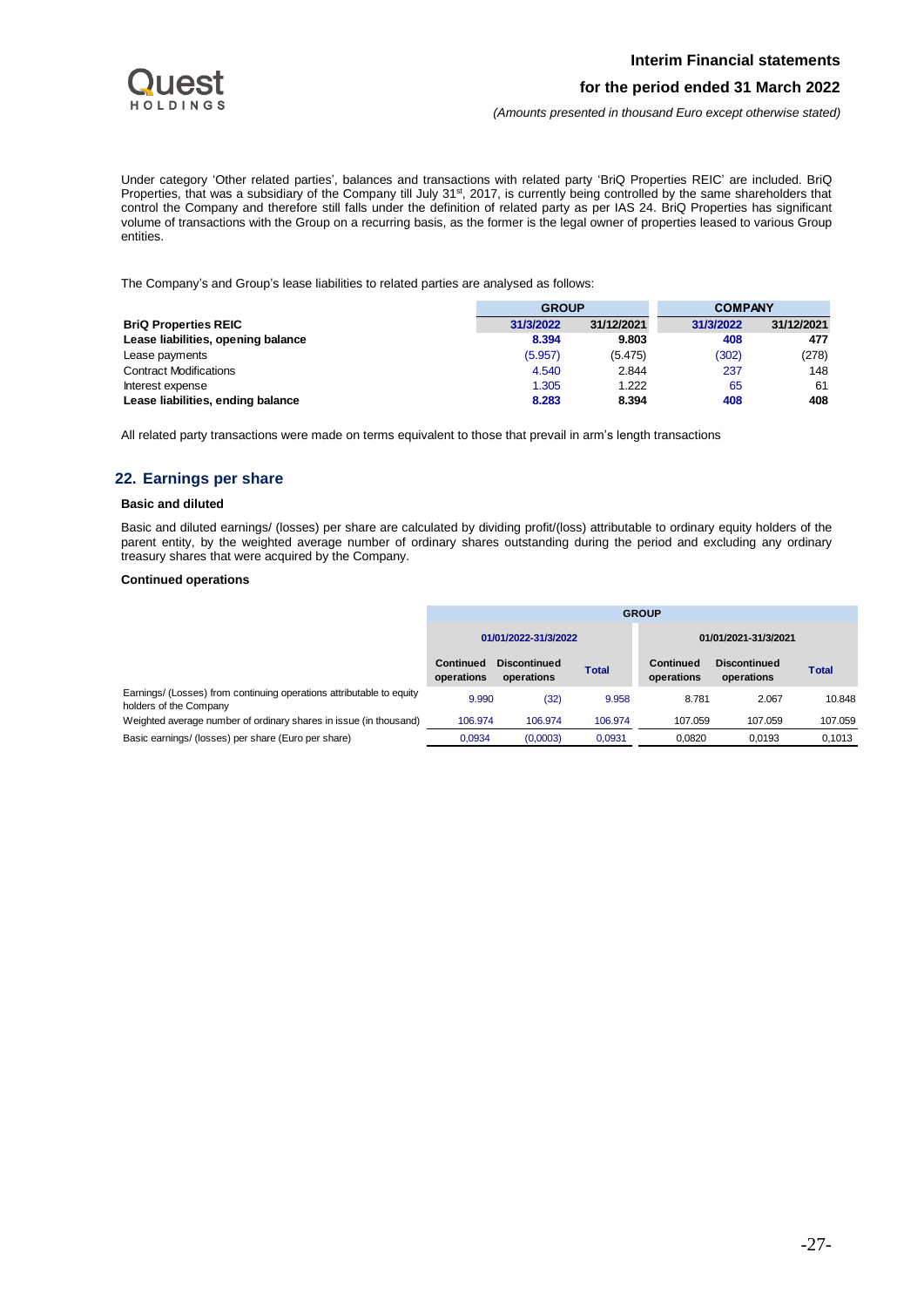

*(Amounts presented in thousand Euro except otherwise stated)*

## <span id="page-28-0"></span>**23. Periods unaudited by the tax authorities**

The open tax years for each company of the Group, are as follows:

|         | <b>Company Name</b>                             | Website                        | <b>Country of</b><br>incorporation | %<br>Participation Participation<br>(Direct) | %<br>(Indirect) | Consolidation<br><b>Method</b> | <b>Unaudited years</b> |
|---------|-------------------------------------------------|--------------------------------|------------------------------------|----------------------------------------------|-----------------|--------------------------------|------------------------|
| **      | Quest Holdings S.A.                             | www.quest.gr                   |                                    |                                              |                 |                                | 2016-2021              |
|         | Unisystems S.A.                                 | www.unisystems.com             | Greece                             | 100,00%                                      | 100,00%         | Full                           | 2016-2021              |
|         | - Unisystems Belgium S.A.                       |                                | Belgium                            | 100,00%                                      | 100,00%         | Full                           | 2016-2021              |
|         | - Parkmobile Hellas S.A.                        |                                | Greece                             | 40,00%                                       | 40,00%          | <b>Equity Method</b>           | 2016-2021              |
|         | - Intelli Solustions S.A.                       | https://intelli-corp.com/      | Greece                             | 60,00%                                       | 60,00%          | Full                           |                        |
|         | - Unisystems Cyprus Ltd                         |                                | Cyprus                             | 100,00%                                      | 100,00%         | Full                           | 2016-2021              |
|         | - Unisystems Information Technology Systems SRL |                                | Romania                            | 100,00%                                      | 100,00%         | Full                           | 2016-2021              |
| $\star$ | ACS S.A.                                        | www.acscourier.net             | Greece                             | 100,00%                                      | 100,00%         | Full                           | 2016-2021              |
|         | - GPS INVEST LIMITED                            |                                | United Kingdom                     | 100,00%                                      | 100,00%         | Full                           |                        |
|         | - GPS Postal Services IKE                       | www.genpost.gr                 | Greece                             | 100,00%                                      | 100,00%         | Full                           |                        |
|         | - ACS Cyprus Itd                                |                                | Greece                             | 20,00%                                       | 20,00%          | <b>Equity Method</b>           |                        |
|         | Quest Energy S.A.                               | www.questenergy.gr             | Greece                             | 100,00%                                      | 100,00%         | Full                           | 2016-2021              |
|         | - Wind farm of Viotia Amalia S.A.               | www.aioliko-amalia.gr          | Greece                             | 100,00%                                      | 100,00%         | Full                           | 2016-2021              |
|         | - Wind farm of Viotia Megalo Plai S.A.          | www.aioliko-megaloplai.gr      | Greece                             | 100,00%                                      | 100,00%         | Full                           | 2016-2021              |
|         | - Quest Aioliki Livadiou Larisas Ltd            | www.questaioliki-livadi.gr     | Greece                             | 98,67%                                       | 98,67%          | Full                           | 2016-2021              |
|         | - Quest Aioliki Servion Kozanis Ltd             | www.questaioliki-servia.gr     | Greece                             | 100,00%                                      | 100,00%         | Full                           | 2016-2021              |
|         | - Quest Aioliki Distomou Megalo Plai Ltd        | www.questaioliki-megaloplai.gr | Greece                             | 98,67%                                       | 98,67%          | Full                           | 2016-2021              |
|         | - Quest Aioliki Sidirokastrou Hortero Ltd       | www.questaioliki-hortero.gr    | Greece                             | 98,67%                                       | 98,67%          | Full                           | 2016-2021              |
|         | - Xylades Energeiaki S.A.                       | www.xyladesenergiaki.gr/       | Greece                             | 99,00%                                       | 99,00%          | Full                           | 2016-2021              |
|         | - BETA SUNENERGIA KARVALI S.A.                  | www.betakarvali.or             | Greece                             | 100.00%                                      | 100.00%         | Full                           | 2016-2021              |
|         | - Fos Energia Kavalas S.A.                      | www.foskavala.gr               | Greece                             | 100.00%                                      | 100.00%         | Full                           | 2016-2021              |
|         | - NUOVO KAVALA PHOTOPOWER S.A.                  | www.nuovophoto.gr              | Greece                             | 100,00%                                      | 100,00%         | Full                           | 2016-2021              |
|         | - Energia fotos beta Xanthis S.A.               | www.fosxanthi.gr               | Greece                             | 100.00%                                      | 100.00%         | Full                           | 2016-2021              |
|         | - PETROX SOLAR POWER S.A.                       | www.petroxsolar.gr             | Greece                             | 100,00%                                      | 100,00%         | Full                           | 2016-2021              |
|         | - PHOTOPOWER EVMIRIO BETA S.A.                  | www.photoevmirio.gr            | Greece                             | 100,00%                                      | 100,00%         | Full                           | 2016-2021              |
|         | - Mylopotamos Fos 2 S.A.                        | www.mylofos2.gr                | Greece                             | 100.00%                                      | 100,00%         | Full                           | 2016-2021              |
|         | - Wind Sieben S.A.                              | www.windsieben.gr/             | Greece                             | 100,00%                                      | 100,00%         | Full                           | 2016-2021              |
|         | - MKBT P.C.                                     |                                | Greece                             | 100,00%                                      | 100,00%         | Full                           |                        |
|         | - SUNNYVIEW P.C.                                |                                | Greece                             | 100,00%                                      | 100,00%         | Full                           |                        |
|         | - ADEPIO LTD                                    |                                | Cyprus                             | 100,00%                                      | 100,00%         | Full                           |                        |
|         | - Kinigos S.A.                                  | www.atgke-kinigos.gr           | Greece                             | 100,00%                                      | 100,00%         | Full                           | 2016-2021              |
|         | iSquare S.A.                                    | www.isquare.gr                 | Greece                             | 100,00%                                      | 100,00%         | Full                           | 2016-2021              |
|         | iQbility M Ltd                                  | www.iqbility.com               | Greece                             | 100,00%                                      | 100,00%         | Full                           | 2016-2021              |
|         | Info Quest Technologies S.A.                    | www.infoquest.gr               | Greece                             | 100,00%                                      | 100,00%         | Full                           | 2016-2021              |
|         | - Info Quest Technologies LTD                   |                                | Cyprus                             | 100,00%                                      | 100,00%         | Full                           |                        |
|         | - Team Candi S.A.                               | https://candi.gr/              | Greece                             | 100.00%                                      | 100.00%         | Full                           | 2016-2021              |
|         | iStorm S.A.                                     | www.store.istorm.gr            | Greece                             | 100,00%                                      | 100,00%         | Full                           | 2016-2021              |
|         | - iStorm Cyprus Itd                             |                                | Cyprus                             | 100,00%                                      | 100,00%         | Full                           | ÷.                     |
|         | QuestOnLine S.A.                                | www.qol.gr                     | Greece                             | 100,00%                                      | 100,00%         | Full                           | 2016-2021              |
|         | Cardlink one S.A.                               |                                | Greece                             | 85,00%                                       | 85,00%          | <b>Full</b>                    | 2016-2021              |
|         | <b>DIASIMO Holdings Itd</b>                     |                                | Cyprus                             | 100,00%                                      | 100,00%         | Full                           | ÷,                     |
|         | - Blue onar Itd                                 |                                | Cyprus                             | 50,00%                                       | 50,00%          | <b>Equity Method</b>           | ÷.                     |
|         | <b>Quest International SRL</b>                  | www.questinternational.eu      | Belgium                            | 100,00%                                      | 100,00%         | Full                           |                        |
|         | Clima Quest S.A.                                | www.climaquest.gr              | Greece                             | 100,00%                                      | 100,00%         | Full                           | 2020-2021              |
|         | <b>FOQUS S.A.</b>                               |                                | Greece                             | 100,00%                                      | 100,00%         | Full                           | 2021                   |
|         | Nubis S.A.                                      | www.nubis.gr                   | Greece                             | 43.26%                                       | 42.60%          | <b>Equity Method</b>           | $\overline{a}$         |
|         | <b>COSMOS BUSINESS SYSTEMS AE</b>               | www.sbs.gr                     | Greece                             | 16.88%                                       | 16.88%          |                                |                        |

**\*** Direct investment

**\*\*** Parent Company

## <span id="page-28-1"></span>**24. Number of employees**

Number of employees at the end of the current period: Group 2.374, Company 6 and at the end of the previous year: Group 2.329, Company 6.

## <span id="page-28-2"></span>**25. Seasonality**

The Group has fully diversified activities and therefore no material impact from the factor of seasonality exists. Furthermore, sales are evenly allocated throughout the year.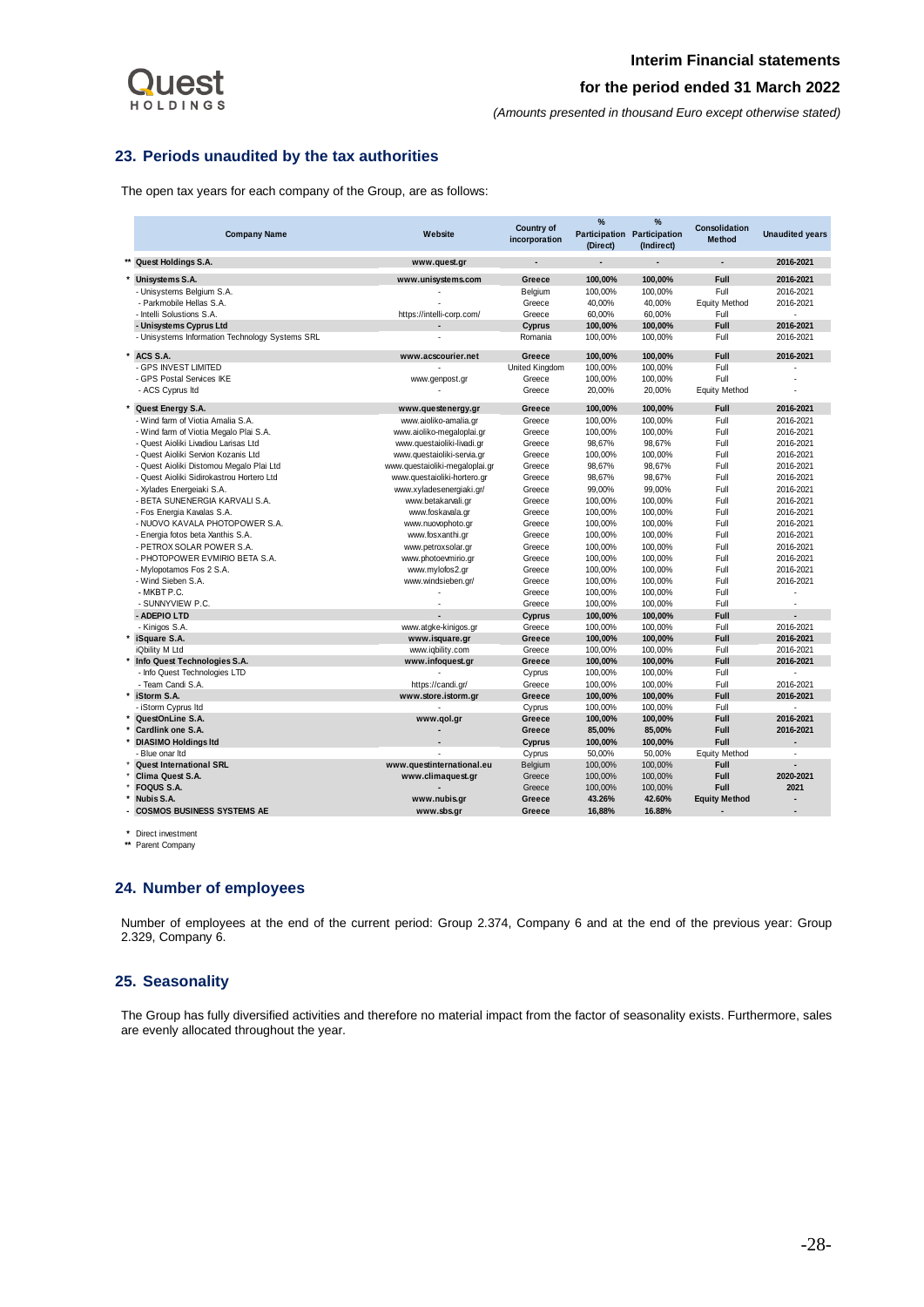

*(Amounts presented in thousand Euro except otherwise stated)*

# <span id="page-29-0"></span>**26. Right-of-use assets**

The Group and the Company lease assets including land & buildings, warehouses, transportation means and, in the prior period, POs devices. Movement in right-of-use assets during the period is as follows:

|                                | <b>GROUP</b>          |                 |                          |         |  |
|--------------------------------|-----------------------|-----------------|--------------------------|---------|--|
|                                | Land and<br>buildings | <b>Vehicles</b> | <b>Machinery</b>         | Total   |  |
| 1st January 2021               | 17.179                | 2.021           | 1.058                    | 20.259  |  |
| Additions                      | 3.034                 | 1.132           | $\overline{\phantom{a}}$ | 4.167   |  |
| Depreciation charge            | (3.648)               | (955)           | (976)                    | (5.578) |  |
| Early termination of contracts | (3)                   | (0)             |                          | (3)     |  |
| Disposal of subsidiaries       | (48)                  | (108)           | (32)                     | (188)   |  |
| <b>Reclassifications</b>       | 72                    | (22)            | (50)                     | 0       |  |
| Changes in contract estimates  | 38                    | (25)            | $\overline{\phantom{a}}$ | 13      |  |
| 31 December 2021               | 16.625                | 2.044           | 0                        | 18.669  |  |

|                                | <b>GROUP</b>          |                 |                  |              |  |  |
|--------------------------------|-----------------------|-----------------|------------------|--------------|--|--|
|                                | Land and<br>buildings | <b>Vehicles</b> | <b>Machinery</b> | <b>Total</b> |  |  |
| 1st January 2022               | 16.625                | 2.044           |                  | 18.667       |  |  |
| Additions                      | 9.957                 | 208             |                  | 10.165       |  |  |
| Depreciation charge            | (1.078)               | (243)           |                  | (1.321)      |  |  |
| Early termination of contracts | (110)                 |                 |                  | (110)        |  |  |
| Acquisition of subsidiaries    | 146                   |                 |                  | 146          |  |  |
| Changes in contract estimates  | 106                   | (7)             | -                | 99           |  |  |
| 31 March 2022                  | 25.645                | 2.002           |                  | 27.647       |  |  |

|                     |                              | <b>COMPANY</b>  |              |  |  |  |
|---------------------|------------------------------|-----------------|--------------|--|--|--|
|                     | <b>Land and</b><br>buildings | <b>Vehicles</b> | <b>Total</b> |  |  |  |
| 1st January 2021    | 461                          | 22              | 483          |  |  |  |
| Additions           | ۰                            | -               | ۰            |  |  |  |
| Depreciation charge | (80                          | (11             | (90)         |  |  |  |
| 31 December 2021    | 381                          | 11              | 392          |  |  |  |

|                     |                              | <b>COMPANY</b>  |              |  |  |
|---------------------|------------------------------|-----------------|--------------|--|--|
|                     | <b>Land and</b><br>buildings | <b>Vehicles</b> | <b>Total</b> |  |  |
| 1st January 2022    | 381                          | 11              | 393          |  |  |
| Additions           | 19                           | -               | 19           |  |  |
| Depreciation charge | (21)                         | '3)             | (24)         |  |  |
| 31 March 2022       | 379                          | g               | 388          |  |  |